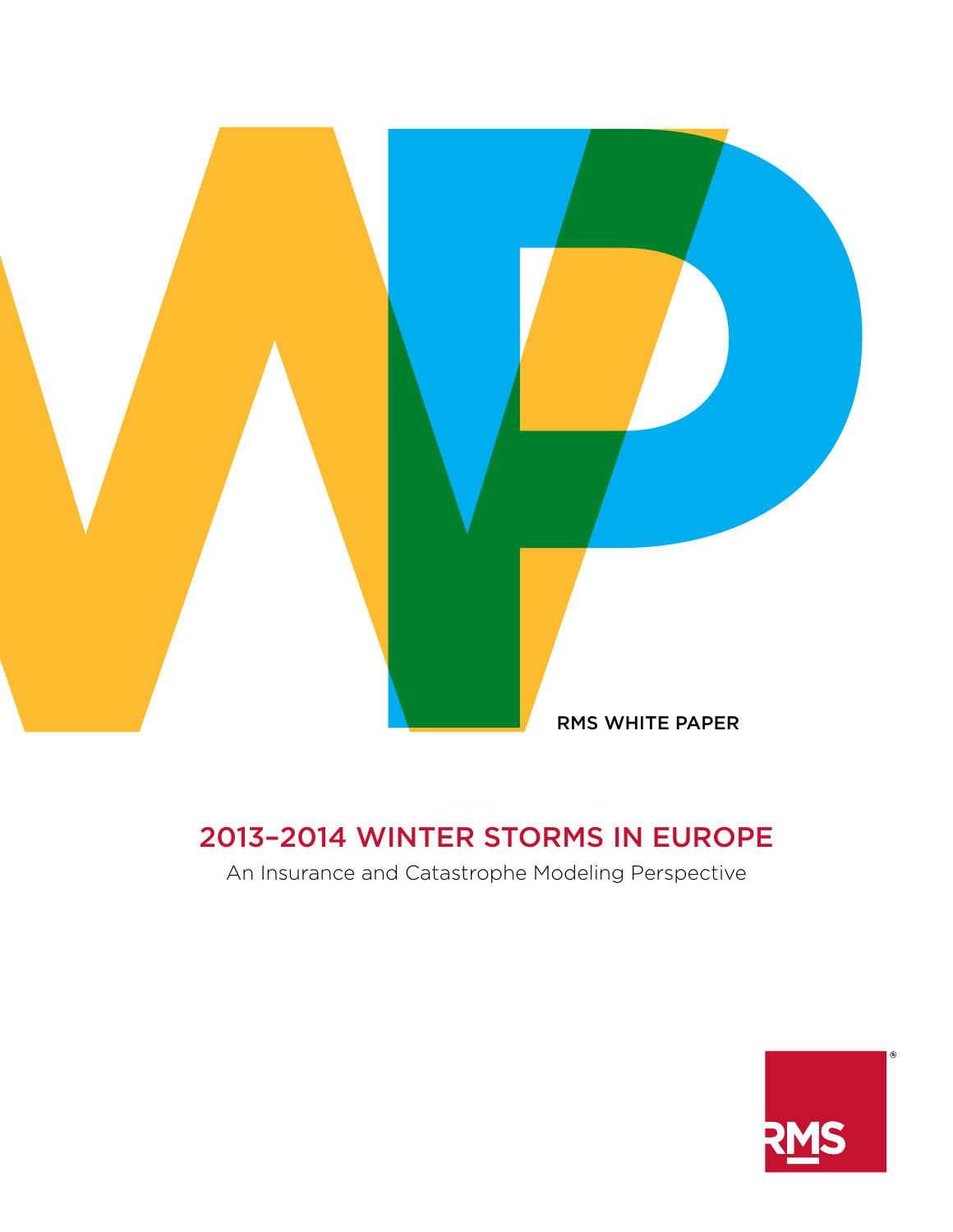

## **SUMMARY**

This paper discusses the 2013 to 2014 European windstorm season from a meteorological, modeling, and insurance loss perspective.

Although specific characteristics of the Northern Hemisphere jet stream over the winter of 2013 and 2014 caused frequent storms to hit Europe, the same jet stream characteristics also meant that the majority of systems were mature and wet. Therefore, these storms, while associated with steep pressure gradients, brought only moderate peak gust wind speeds over land, but were accompanied by both significant inland flooding and unusually high waves and storm surge.

Individual events of particular note included Windstorm Christian, the most severe wind event of the season, which hit parts of Scandinavia with locally damaging wind gusts, and Windstorm Xaver, which was reminiscent of large, historic storm surge events of 1953 in the U.K. and 1962 in Germany. While in both countries the coastal defenses withstood the storm, the event was a reminder of the potential threat from storm surges in the U.K. and the German Bight. Other events, while not individually extreme, collectively brought climatologically extreme rainfall accumulations to parts of the U.K., which contributed to inland flooding.

The character and persistence of the wet, windy weather events that impacted Europe over such a long period provide particular challenges to the insurance and catastrophe modeling communities. The basic issues that arise include questions of data interpretation—for example, how to define an individual event and how to understand and interpret accumulating multi-peril claims data—as well as the longer-term implications of this unusual season for the future wind and flood risk in Europe.

At RMS we are well placed to help our clients to meet these challenges. Building on the existing set of cross-peril wind, storm surge, and inland flood modeling capabilities for the U.K., and the only commercially available hailstorm modeling solution for the region, RMS is developing a number of upcoming peril modeling initiatives to provide insights into the ongoing risk from climatic hazards in Europe. These initiatives include the release of a pan-European high-definition flood model—which includes both a fully integrated, region-wide, stochastic precipitation event set, and ground-up simulation capabilities—as well as updates to the existing windstorm modeling suite.

In addition, the release of the RMS(one) platform will provide the flexibility and resolution required for high-definition flood modeling in a new, resilient risk management framework, including a simulation approach that provides the ability to model timelines and clustering effectively.

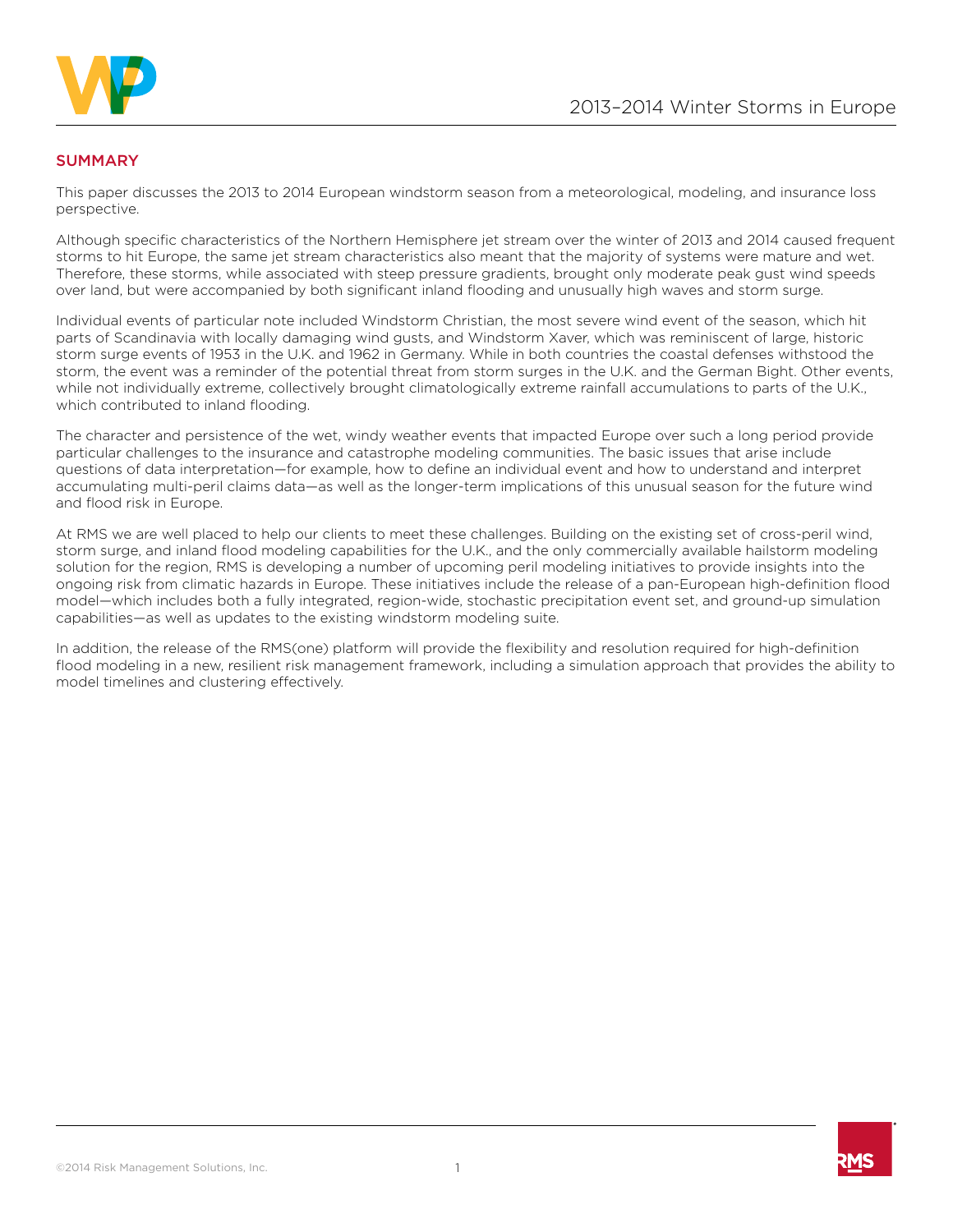

# INTRODUCTION

The 2013–2014 winter windstorm season in Europe was particularly active from early December 2013 onward. A regular stream of low-pressure systems flowed in from the North Atlantic, impacting northern Europe, particularly the U.K., Ireland and France, with a combination of strong gusts along the coasts, heavy precipitation, large waves, and coastal inundation.

Insured losses from wind damage, inland flooding, and coastal flooding accumulated steadily over the season. However, RMS estimates that losses are not likely to reach the levels of events such as Windstorms Anatol, Lothar, and Martin in 1999 (which reached US\$13.9 billion); Kyrill in 2007 (\$6.8 billion); Xynthia in 2010 (\$2.9 billion); nor recent flood events in the U.K. such as the 2007 (\$6 billion in 2007) flood, although it may be similar to the floods of 2012 (\$1.8 billion market loss). Nevertheless, the aggregate losses across the season are notable, particularly in the U.K., due to the cumulative damage across three related perils: wind, storm surge, and (especially toward the end of the season) inland flood.

The following report summarizes the impact of the main flooding events in U.K., Ireland, Scandinavia, Germany, and northern France from a meteorological, insurance, and catastrophe modeling perspective.

Full references for works cited in this document can be found in the References section.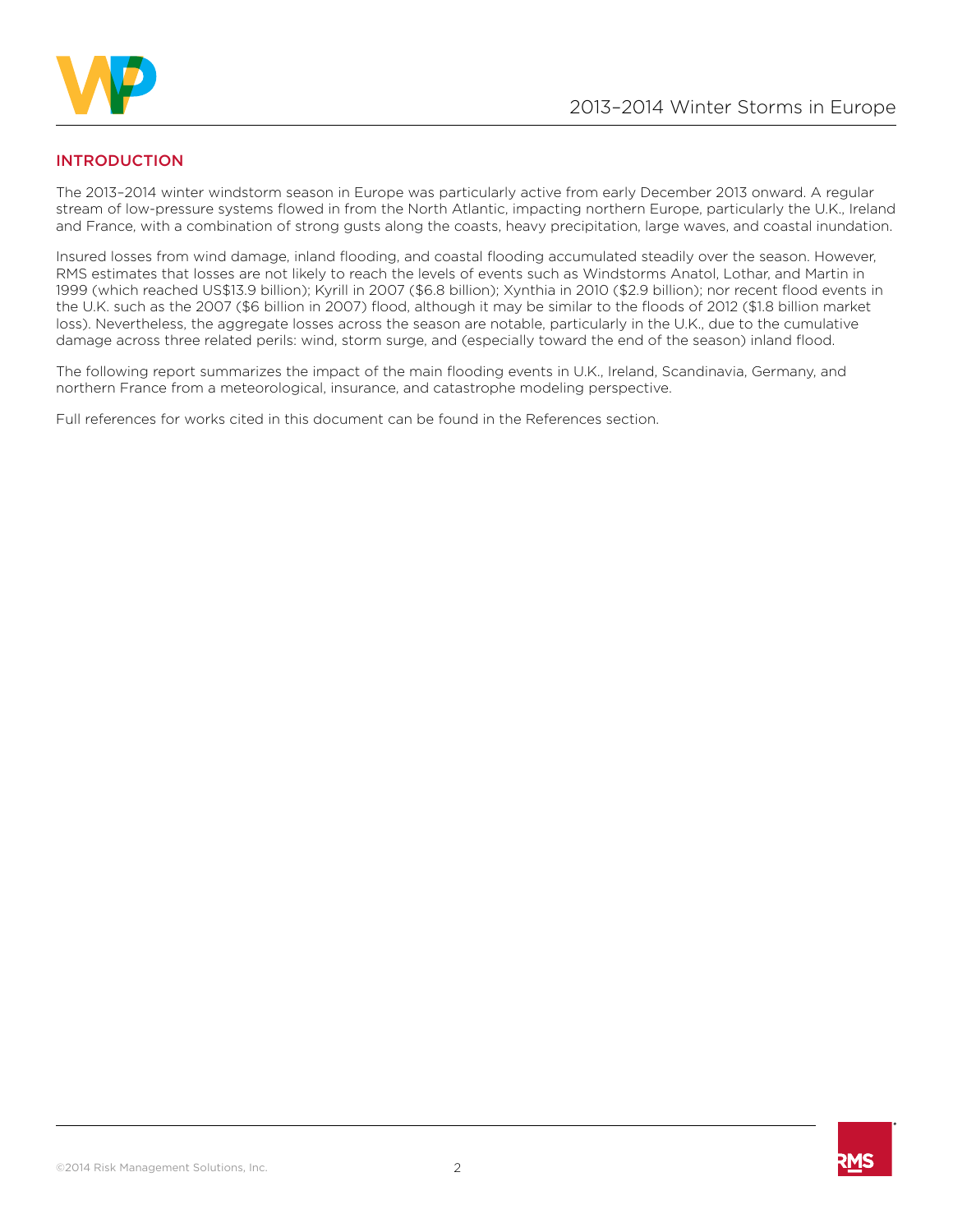

## METEOROLOGICAL ENVIRONMENT

The background climate to the 2013–2014 winter season provided the perfect breeding ground for low-pressure systems to develop and be propelled into northern Europe. This section highlights the specific characteristics of the regional and global climate that influenced this unique sequence of winter weather.

### Favorable Synoptic Environment

The position and intensity of the Northern Hemisphere jet stream strongly influenced the 2013–2014 winter season events. Very cold polar air over Canada, combined with warmer sea-surface temperatures in the sub-tropical West Atlantic and Caribbean Sea caused a stronger than usual jet stream off the U.S. Eastern Seaboard.

According to the U.K. Met Office (February 2014), the severe weather systems observed in the U.K. were strongly associated with an unusual combination of North America and North Pacific jet stream perturbations, including a northerly deflection of the North Pacific jet, and a southerly extension of a secondary branch into the tropical Pacific. As a result, the jet carried cold air into Canada and the northern U.S., establishing an unusually strong temperature gradient that strengthened the North Atlantic jet stream up to 30 percent greater than normal for the time of year. Such conditions are ideal for generating and propelling deep low-pressure systems across the Atlantic.

An unusually strong westerly phase of the Quasi-Biennial Oscillation (QBO) may also have contributed to the strength of the North Atlantic jet stream. The QBO is a mode of internal variability of equatorial stratospheric winds. Research has shown that the QBO has a small but significant impact on the European winter climate, whereby the west phase of the QBO contains a signal of stronger westerly winds over northern Europe.

Under these conditions, low-pressure systems developed rapidly over the western Atlantic, and approached Europe as fully formed, mature systems that consequently brought less damaging winds. In contrast, storms that hit Europe with the most damaging winds tend to occur when the storms are still in their development phase under a strong jet stream, as occurred in 1990 (e.g. Daria, Vivian, and Wiebke).

This unusually persistent and stable, strong jet stream also led to the cluster of storms that occurred over the winter season.

#### Weather Systems of the 2013–2014 Winter Season

The 2013–2014 winter windstorm season in Europe was particularly active from early December 2013 onward. The unusually strong jet stream propelled a regular stream of low-pressure systems in off the North Atlantic impacting northern Europe.



Figure 1 shows the timeline of events, and denotes individual damaging systems by name and date.

Figure 1: Timeline of low-pressure systems over Northern Europe from October 2013–February 2014, denoting names and dates of damaging systems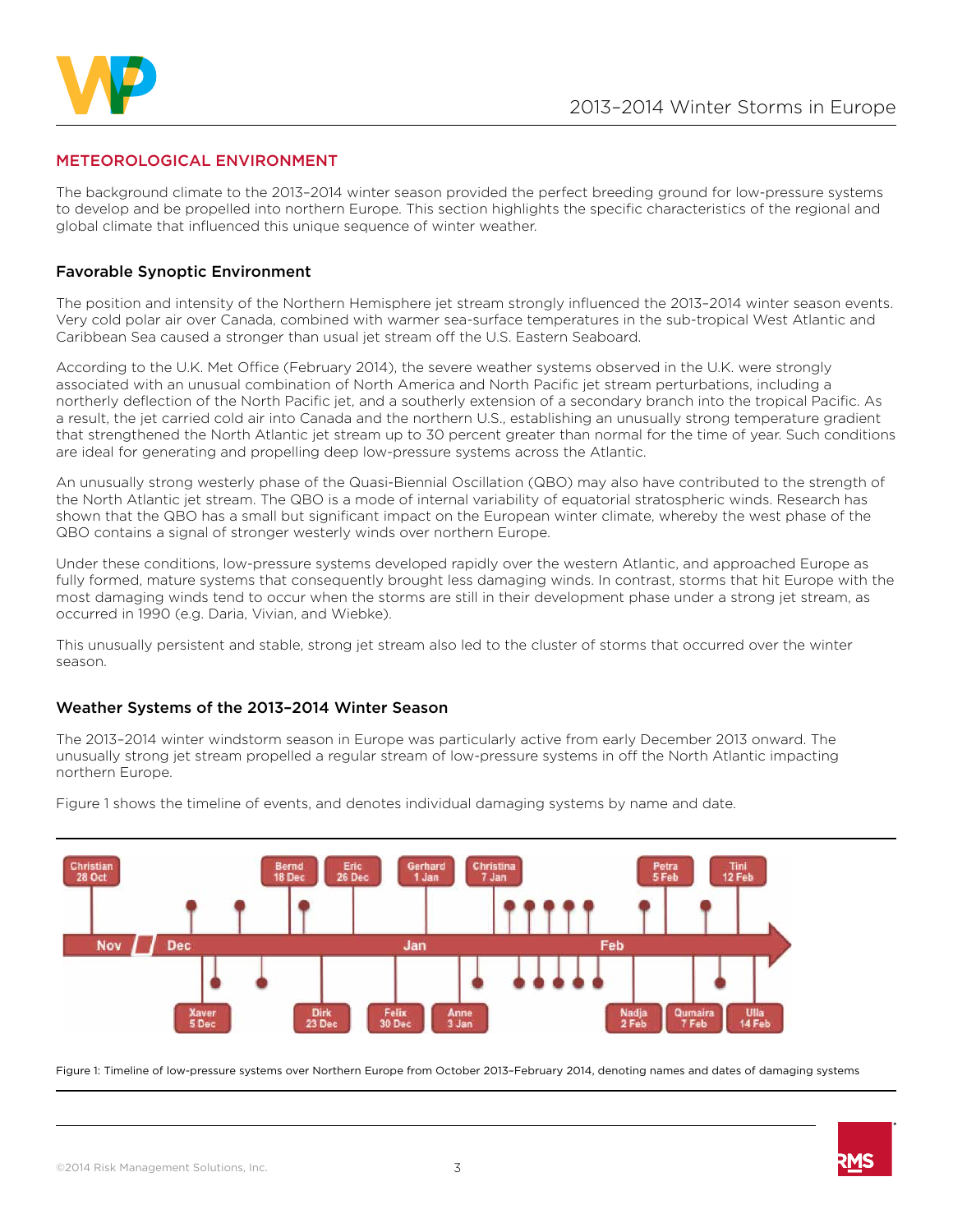

The season started early with Windstorm Christian in October. After a quiet November, Windstorm Xaver followed in December, marking the start of over two months of disruptive weather, including Windstorms Bernd, Dirk, Erich, Felix, Gerhard, Anne, and Christina.

January 2014 is classified as the wettest calendar month ever recorded in parts of the U.K., where the frequent passage of low-pressure systems was accompanied by heavy and prolonged precipitation. In February, Windstorms Nadja, Petra, Qumaira, Tini, and Ulla brought yet more rainfall, increasing the severity of flooding along the Thames.

# Persistent Wet and Windy Weather

Due to the unusually deep and frequent low-pressure systems close to the U.K. and Ireland, and the persistently strong North Atlantic jet stream off the U.S. East Coast, storms formed farther west than usual, and travelled thousands of miles east across the Atlantic, approaching the U.K. as deep and mature storms. However, as the jet stream tapered off toward the easternmost Atlantic, these storms tended to weaken in intensity when they came to the end of their tracks (about -10° longitude).

In the 2013–2014 winter season, the majority of storms hit the U.K. after their most intense phase (Figure 2). Most of the storms reached their nadir pressure points before reaching Ireland (about -10° longitude), and were losing intensity by the time they hit land. Christian and Xaver were exceptions; they matured after crossing the British Isles into the North Sea, bringing strong winds and storm surge to some European countries.



Figure 2: Winter 2013–2014 storm tracks (red) compared with 1990 storm tracks (blue), with nadir point pressures in black.

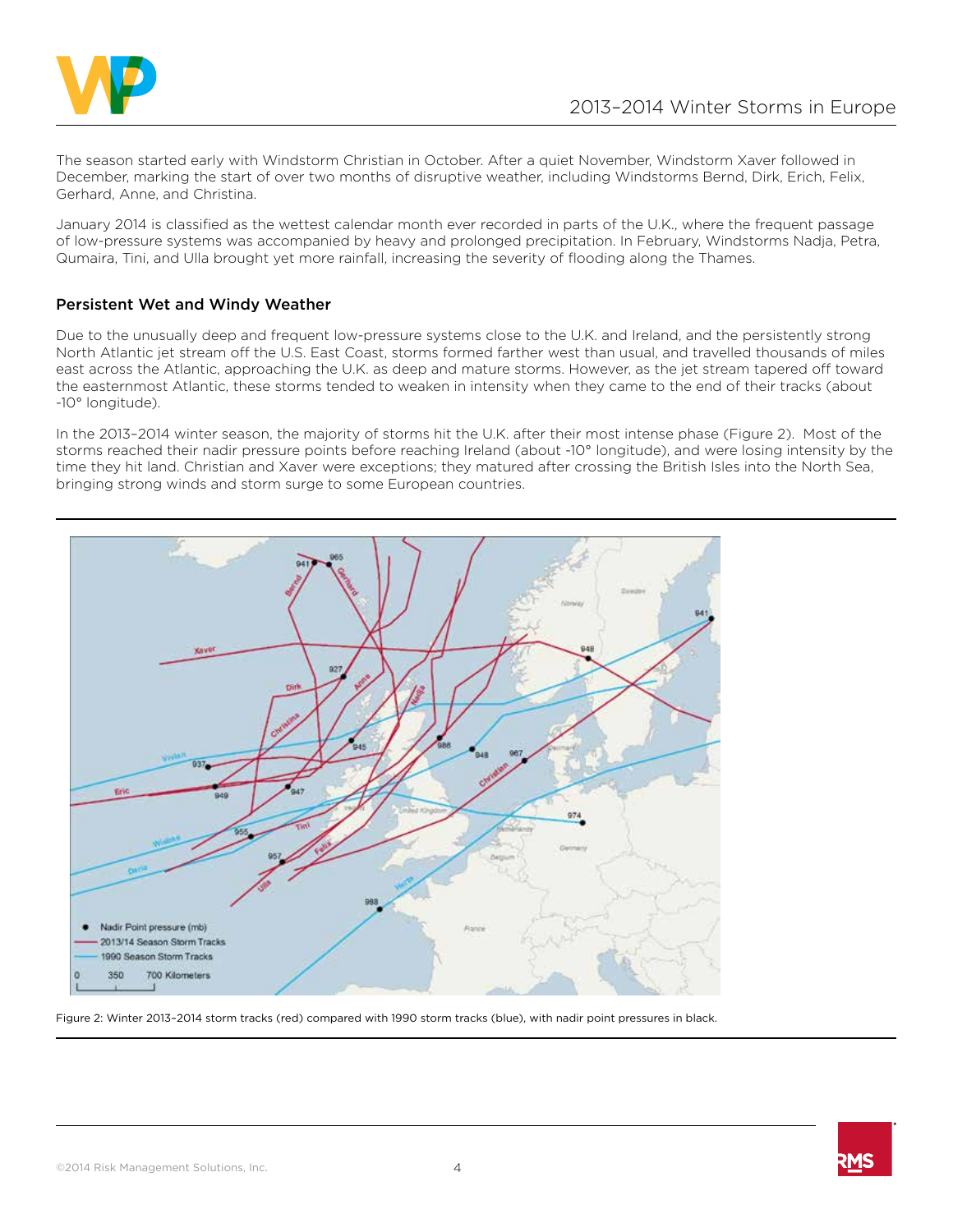

In contrast, the damaging windstorms of early 1990 were immature systems at landfall, with much potential to cause damage on land (Figure 2). Their tracks were generally farther south and the storms were still intensifying when they hit land (reaching their nadir points well to the east of landfall).

In 2013–2014, unseasonably mild weather in the sub-tropical Atlantic favored storm intensification. In addition, subtropical Atlantic sea surface temperatures were warmer than the 30-year climatological average, and the resulting warmer air was able to carry more moisture than cooler air, potentially increasing the amount of precipitation.

The winter 2013–2014 low-pressure systems produced the following impacts on land:

- **Moderate wind gusts:** The weaker jet stream to the east meant that over-land wind gusts were mostly moderate compared to the more intense winds over the Atlantic, where the jet stream was stronger.
- Unusually strong storm surges and waves: The longer the distance over which storm winds act, and the longer their duration over water, the greater the magnitude of waves and storm surges. In 2013–2014, the formation of low-pressure systems far to the west, and their intensification as they crossed the Atlantic, caused many systems to develop significant storm surges and strong waves.
- **Significant precipitation:** Many parts of the U.K. experienced record-breaking rainfall, driven by the unusually high frequency of consistently moisture-laden systems. In December the position of the jet stream propelled storms from the north, resulting in record rainfall levels in Scotland. From January, its position was farther south, bringing numerous storms and heavy rainfall predominantly to southern England and Wales.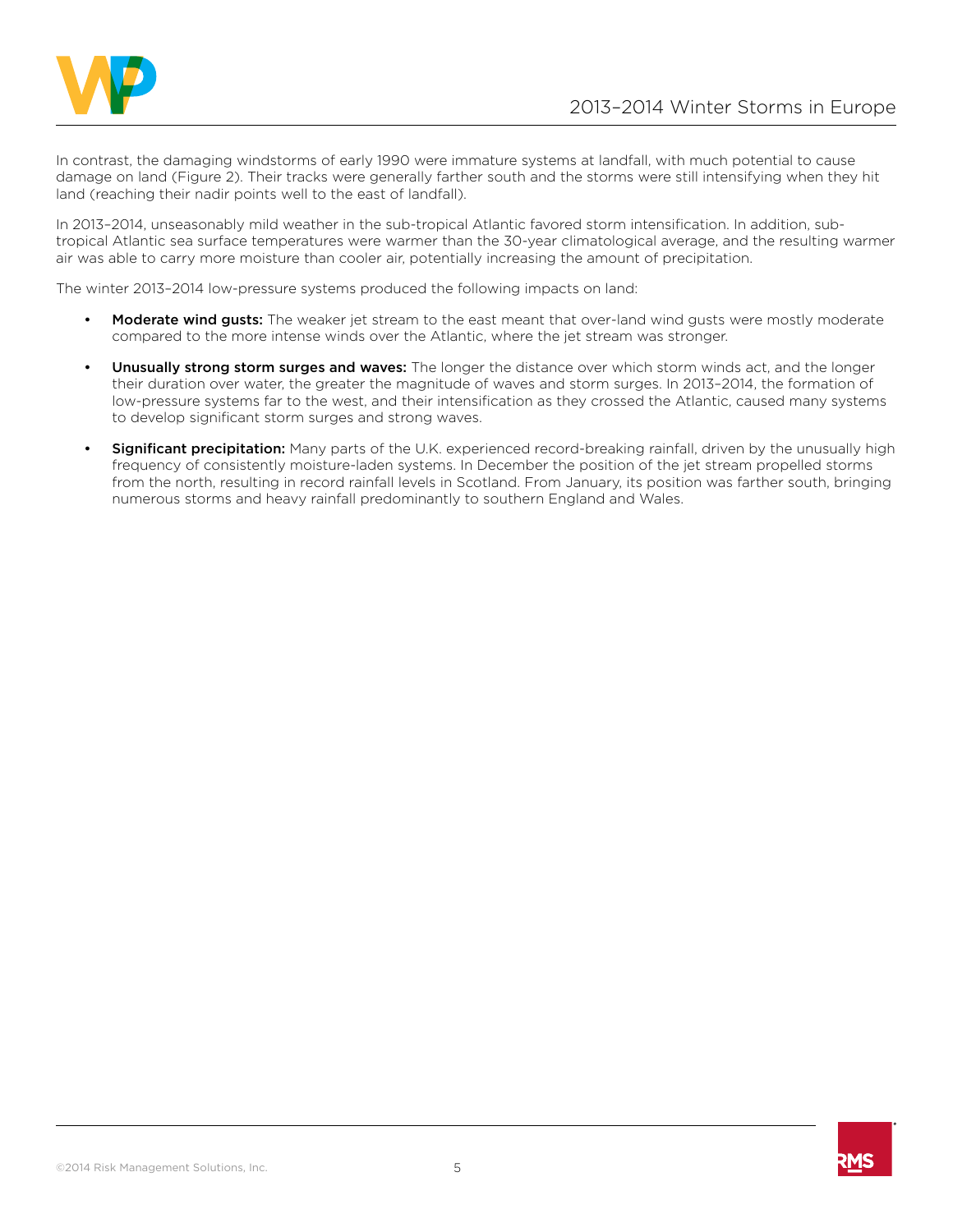

# HAZARD AND DAMAGE OBSERVATIONS

Unusual and occasionally record-breaking hazard observations were recorded in the 2013–2014 winter season, particularly due to storm surge and precipitation. This section highlights specific wind and coastal surge and inland flood observations, including the results of RMS field reconnaissance surveys.

#### Wind Impacts

In general the events of winter 2013–2014 did not generate particularly damaging peak gust wind speeds over land. Although peak gust wind speeds in exposed areas occasionally exceeded 90 mph, in developed areas they tended not to exceed 60 mph.

#### Windstorm Tini (February 12, 2014)

Figure 3 shows the RMS reconstructed wind fields for Windstorm Tini, which struck the U.K. on February 12, 2014.



Figure 3: Windstorm Tini track and wind field

Reconstructed wind fields used in catastrophe modeling are smoother than "raw" observationally measured wind fields, as they typically exclude exposed stations, which are not located near property, and smooth the interpolated wind speeds between stations.

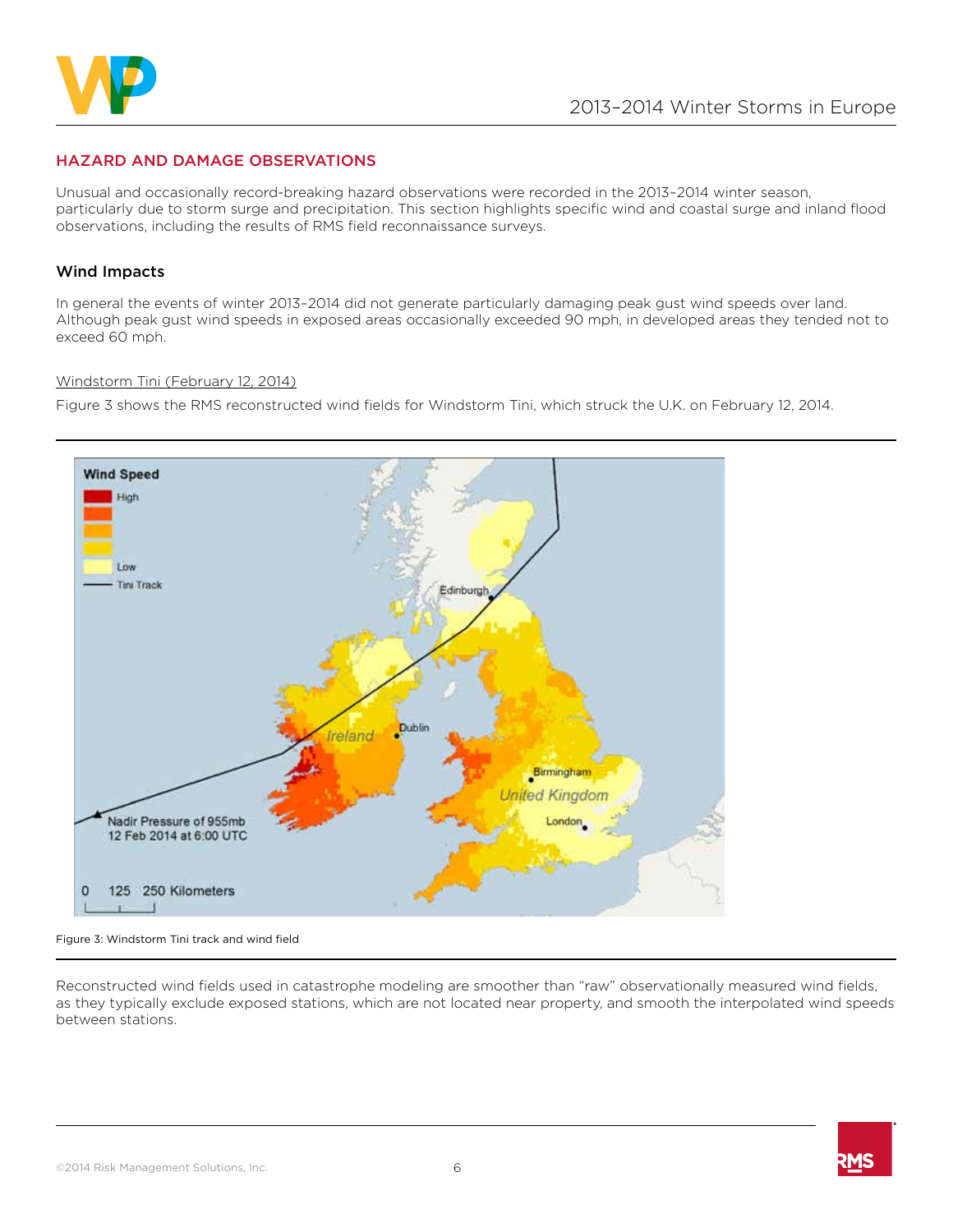

While widespread peak gusts during Windstorm Tini ranged from 45–95 mph (75–152 km/h), reaching 65–95 mph (100–152 km/h) across north Wales and northwest England, damage from this event was relatively minor, consisting of low-level roof tile damage. The highest peak wind gust recorded in the U.K. during the storm on February 12 storm was a destructive 112 mph (180 km), but this occurred at an exposed anemometer in Great Dun Fell, in the Peak district, and was not representative of the peak gust wind speeds in regions of property exposure.

#### Windstorm Christian (October 28, 2013)

Of all the 2013–2014 winter storms, Windstorm Christian caused the most significant wind damage. RMS conducted a field survey to examine the extent of damage following Christian, and reconstructed the storm footprint based on available wind data, this reconnaissance and media reports (Figure 4). The highest winds, and majority of the damage, occurred in Denmark and northern Germany, although reports indicated that losses also occurred in Sweden, the Netherlands, and the U.K.



Figure 4: Windstorm Christian track and wind field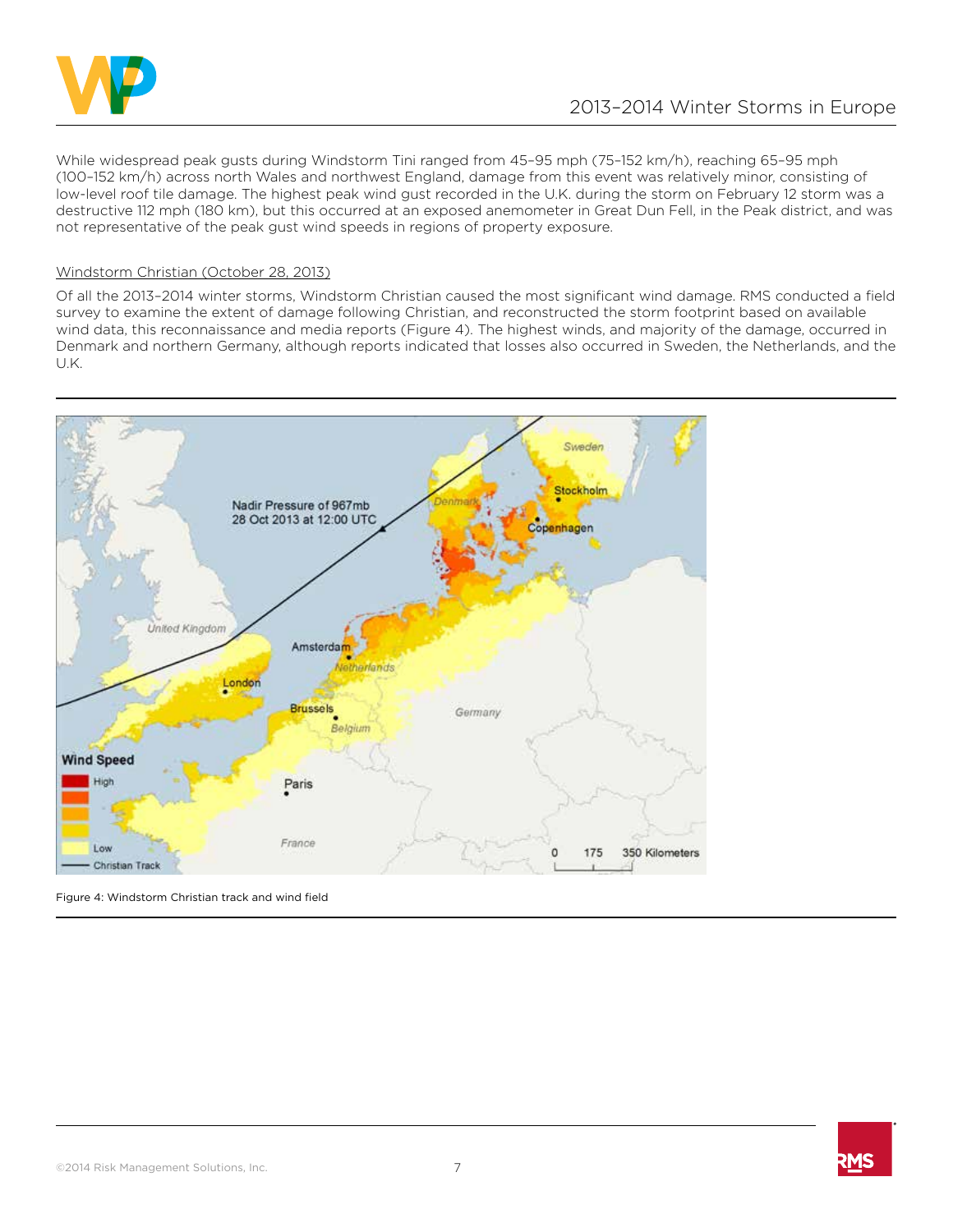

RMS conducted field reconnaissance from Hamburg, Germany to Toftlund, Denmark in the Jutland peninsula; and from Kalundborg and Copenhagen, on Denmark's Sjælland island, to Malmö and Landskrona in the Skåne province of Sweden (Figure 5). RMS engineers observed that the majority of building damage consisted of roof cover damage, dominated by tile uplift along the edges of the buildings (where the highest suction levels are developed as wind blows over the building).



Figure 5: Windstorm Christian field reconnaissance locations in Germany, Denmark, and Sweden

There was also evidence of tree fall, but damage only occurred where the trees were in close proximity to buildings; in most cases, there was sufficient clearance to prevent this from occurring. The higher level of tree fall observations could be attributed to the storm occurring in late October when trees still have leaves, and thus a larger effective cross-section area for wind loading than in the mid-winter.

While there were widespread media reports of tree fall in the U.K., the frequency of tree fall in the visited locations in Scandinavia was low. Most of the damage was as a result of wind loads on roofs, confined to single-family dwelling (SFD) and multi-family dwelling buildings (MFD), which had similar roof covers.

Although the severity of direct wind damage was similar everywhere, the frequency of roof tile uplift damage varied by location. Figure 5 illustrates the damage frequencies deduced from the damage survey, which ranged from 1:1,000 to 1:10,000 in Skåne, Sweden, to between 1:10 and 1:100 from Hamburg to the Jutland peninsula of Denmark. RMS deduces that, given the similar wind speeds, the damage frequency from Copenhagen to Kalundborg in Denmark would have been similar to that of Skåne in Sweden.

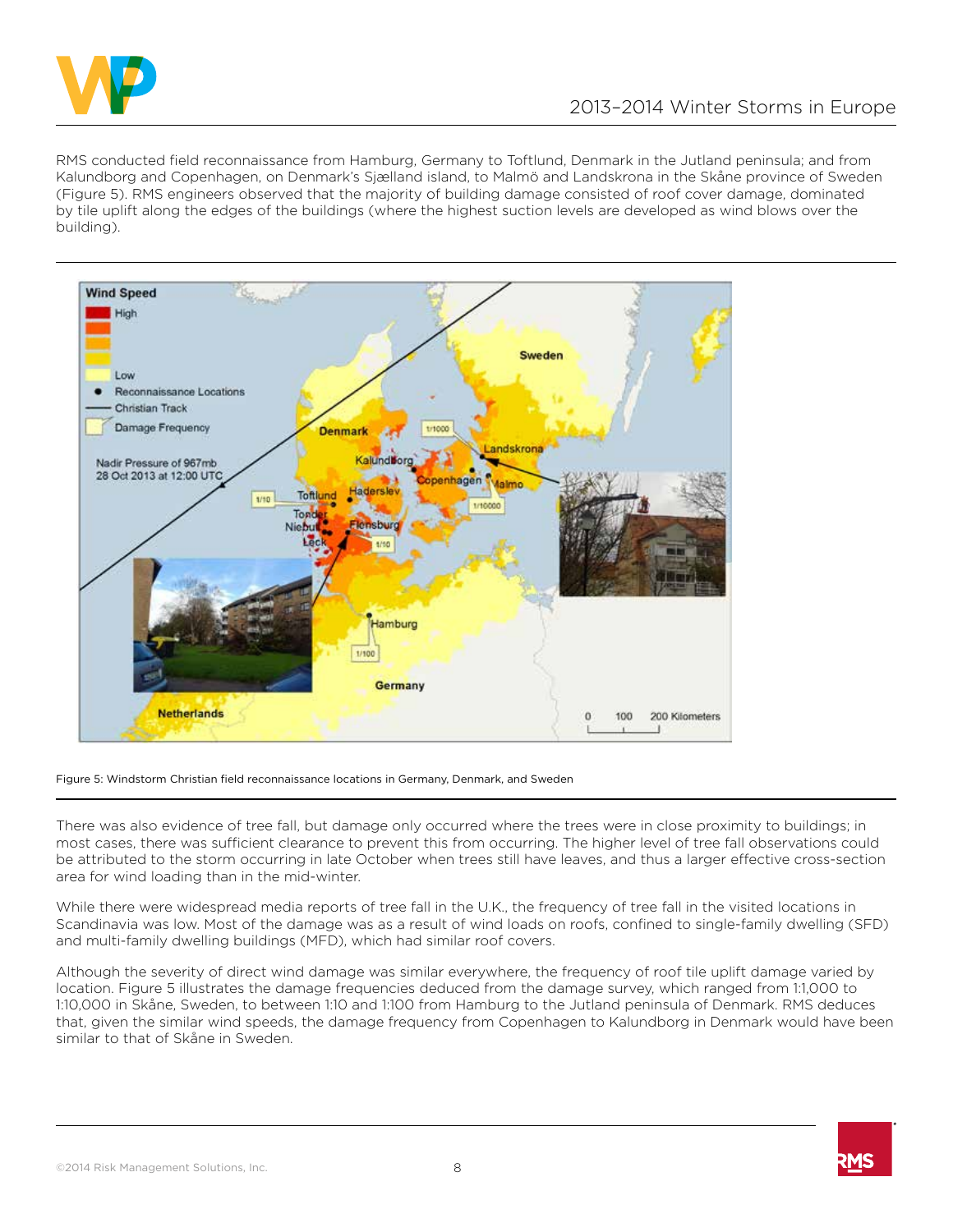

#### Other Damaging Wind Events

Other damaging windstorms of the 2013–2014 winter season include Windstorm Ulla, which brought 80 mph (129 km/h) gusts to the south coast of England, with 50–70 mph (80–113 km/h) winds experienced widely through England and Wales. In addition, the U.K. Meteorological Office reports that Windstorm Xaver produced gusts of 60–80 mph (95–130 km/h) over Scotland and northern England. However, these gusts were reported in remote locations, and Xaver was most noteworthy for the storm surge that it generated, which is discussed later in this report.

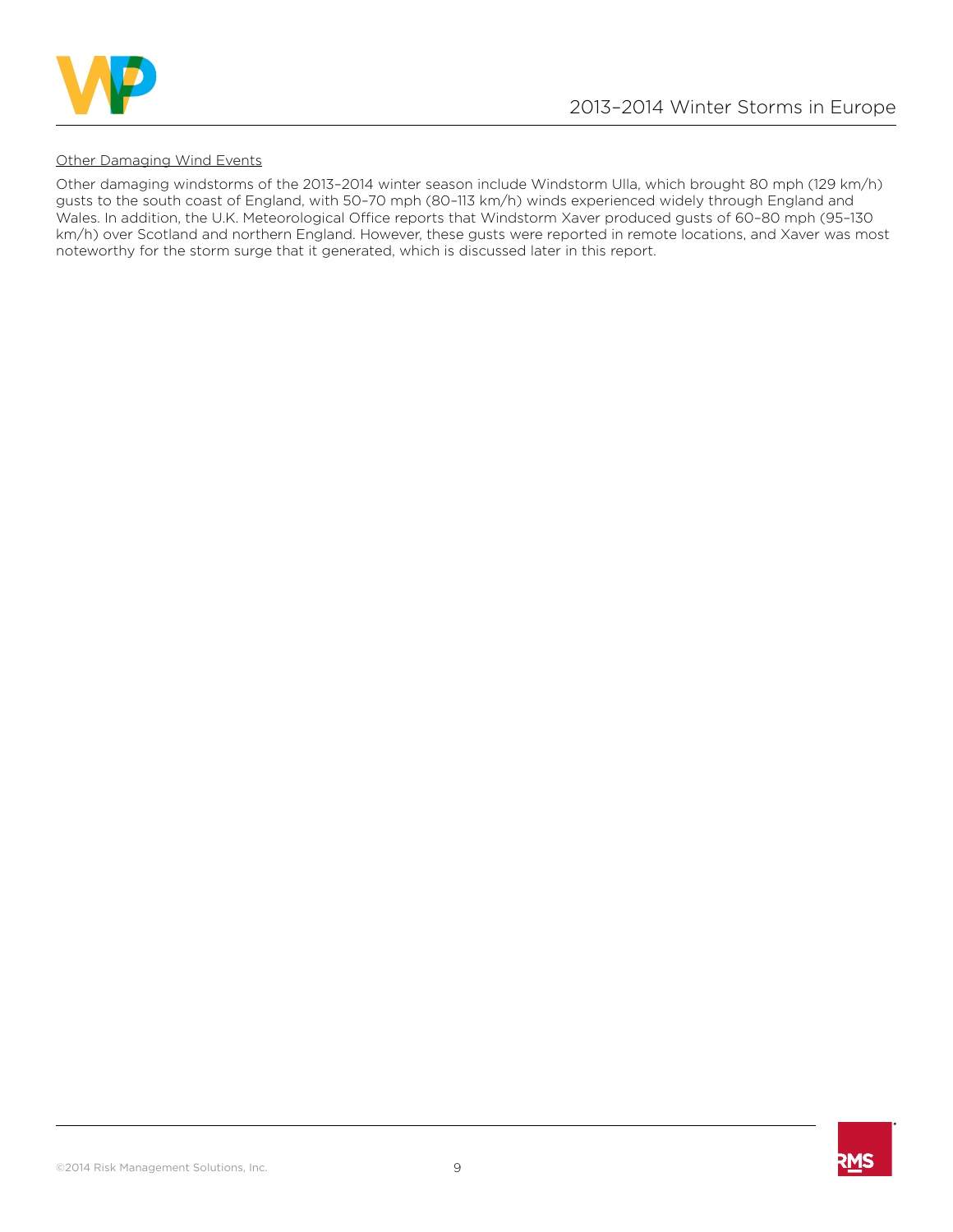

## Storm Surge (Coastal) Flood Impacts

Storm surge was a significant hazard for the U.K. in the 2013–2014 winter season, as several of the windstorms that impacted the U.K. coincided with some of the largest tides of the year. Coastal water levels were very high on the east coast of U.K. for storm Xaver in early December, and for storm Anne in late December / early January on the west coast (see Figure 2).

The U.K. is subject to some of the largest tides in the world. With tidal ranges of up to approximately 15 meters on the Bristol Channel, the water levels reached during a windstorm depend on the time at which the storm strikes relative to the time and magnitude of the highest tide. During a storm surge event, the actual peak high-water level usually occurs slightly before the predicted high tide.

A strong storm on a neap tide can produce a very large storm surge without producing dangerous high water levels. Conversely, a medium storm on a spring tide may produce a smaller storm surge, but the high water level can lead to extensive flooding.

In addition, the configuration of the coastal geometry, topography, and bathymetry can have a significant impact on the damage caused and the extent of any coastal flooding.

Figure 6 shows the astronomical tidal range and windstorm activity from December 2013 to February 2014 at two locations in the U.K.: Aberystwyth in the St Georges Channel, on the west coast of Wales, and Avonmouth in the Bristol Channel. Several large storms occurred during extreme high tides. Windstorm Anne occurred on January 3, when the astronomical tide was over 5.5 m in Aberystwyth and over 14 m in Avonmouth. Windstorm Anne brought a surge of up to 1.5 m at Avonmouth compared to the tidal ranges in the range of 5.5 to 14 m. If this storm had occurred seven days later, the astronomical tide would have been reduced by 4 m at Avonmouth, significantly reducing the high-water level. The size of the storm-induced surge was much smaller than the tidal range, reinforcing the importance of understanding the tides when assessing surge hazard.



Figure 6: Astronomical tidal range over the Months of December 2013 to February 2014 at Aberystwyth (West Wales) and Avonmouth (Southwest England)

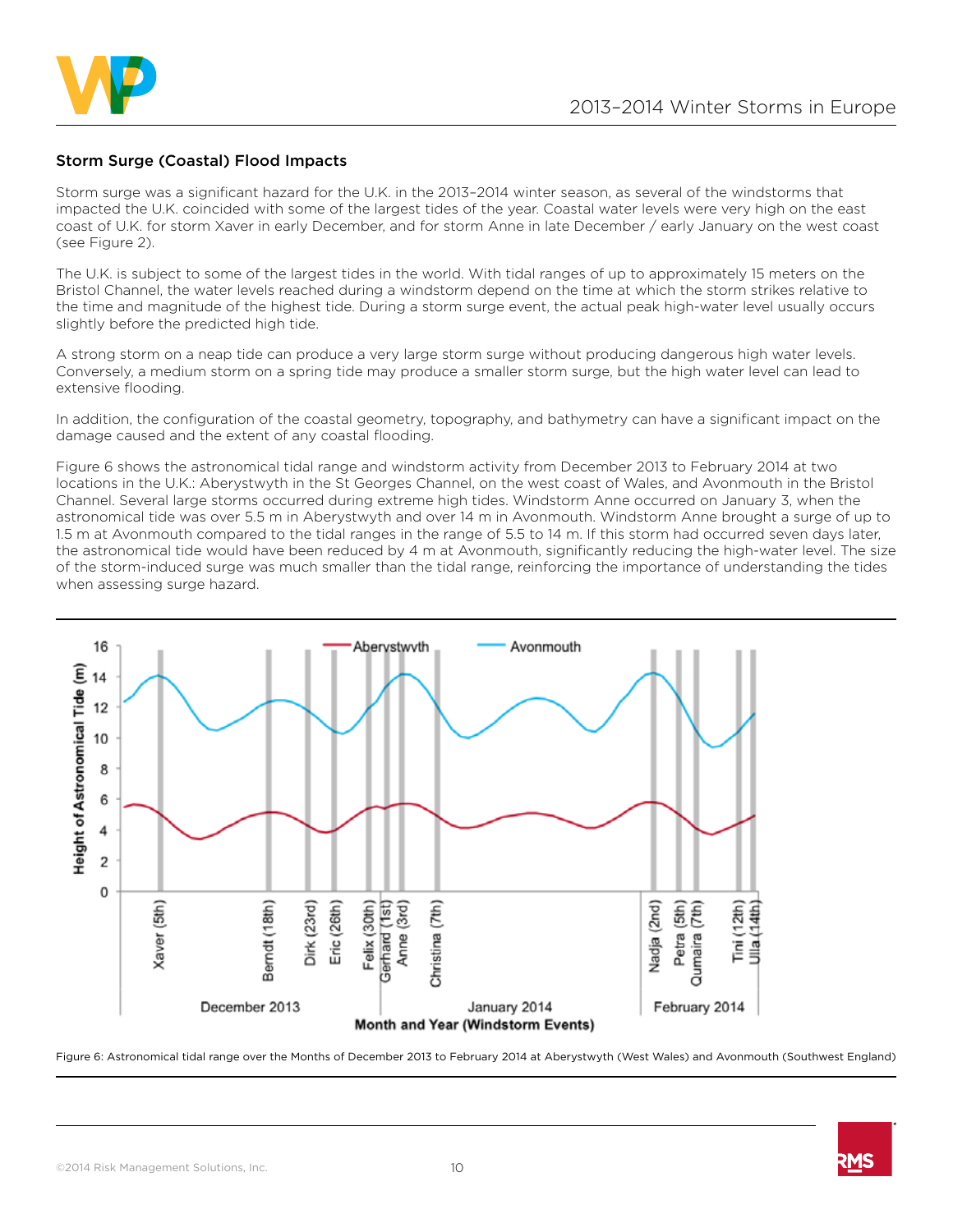

Storms like Windstorm Anne are not particularly unusual for the northeast Atlantic, but the storm's path followed a relatively low-latitude track, pushing the bulk of the wave energy toward the southwest of Ireland and England. Peak wave periods were exceptionally long (even compared with storms of similar wave height occurring in December), and enhanced the impact of the waves at the coastline. The combination of significant wave height and peak period is likely to mark the storm as a 1 in 5–10 year event in the southwest of the U.K., based on wave conditions experienced over the last 30 years.

The U.K. has seen significant improvements in flood defenses, particularly along the east coast of the U.K., since the devastating 1953 floods. The coastal flood damage from this year's events has been small in historical comparison thanks to these improvements in coastal flood defenses, even though the water levels experienced were some of the most severe in decades.

Nadir Pressure of 961mb Dec 2013 at 18:00 UTC Max. Surge Height (m) Lerwick: 1.19m  $\bullet$  $5 to 6$  $\bullet$  $4 to 5$  $\circ$  $3 to 4$  $\circ$  $2 to 3$ Wick: 2.07m  $\circ$  $1 to 2$ Gothenburg Torshamnen, 1.1m **Xaver Trac** Hirtshals: 1.32m Aberdeen: 2.65m teith: 3.42m North Sheilds: 3.58m Whitby: 3.77m Heligoland Binnen  $3.32<sub>m</sub>$ Borkum 3.53m Immingham: 5.8m ixhaven: 4.28m Cromer: 3.43m owestoft: 2.97n  $ness: 3.93n$ Ostend: 3.75m Dover, 4.72m 350 Kilometers 175

Figure 7 shows the water level at different locations in Europe during storm Xaver.

Figure 7: Coastal water levels (above mean sea level) in Europe during Windstorm Xaver (source: UNESCO Intergovernmental Oceanographic Commission sea-level station monitoring facility)

Windstorm Xaver impacted Northern Ireland, Scotland, and northern England, producing strong wind gusts up to 60–80 mph (95–130 km/h) over Scotland and northern England on Thursday, December 5, uprooting trees, downing power lines and toppling lorries. Coastal flooding also occurred as a result of Xaver's storm surge, with the Environment Agency (EA) reporting 1,400 flooded properties across England and Wales.

The surge from Xaver combined with high tides to bring record sea levels. In fact, water levels in places exceeded those seen during the devastating U.K. floods of January 1953, which inundated an area of 1,000 km2, seriously damaged 24,000 properties, and killed over 300 people. In contrast, Xaver caused no flood-related deaths, inundated 6,800

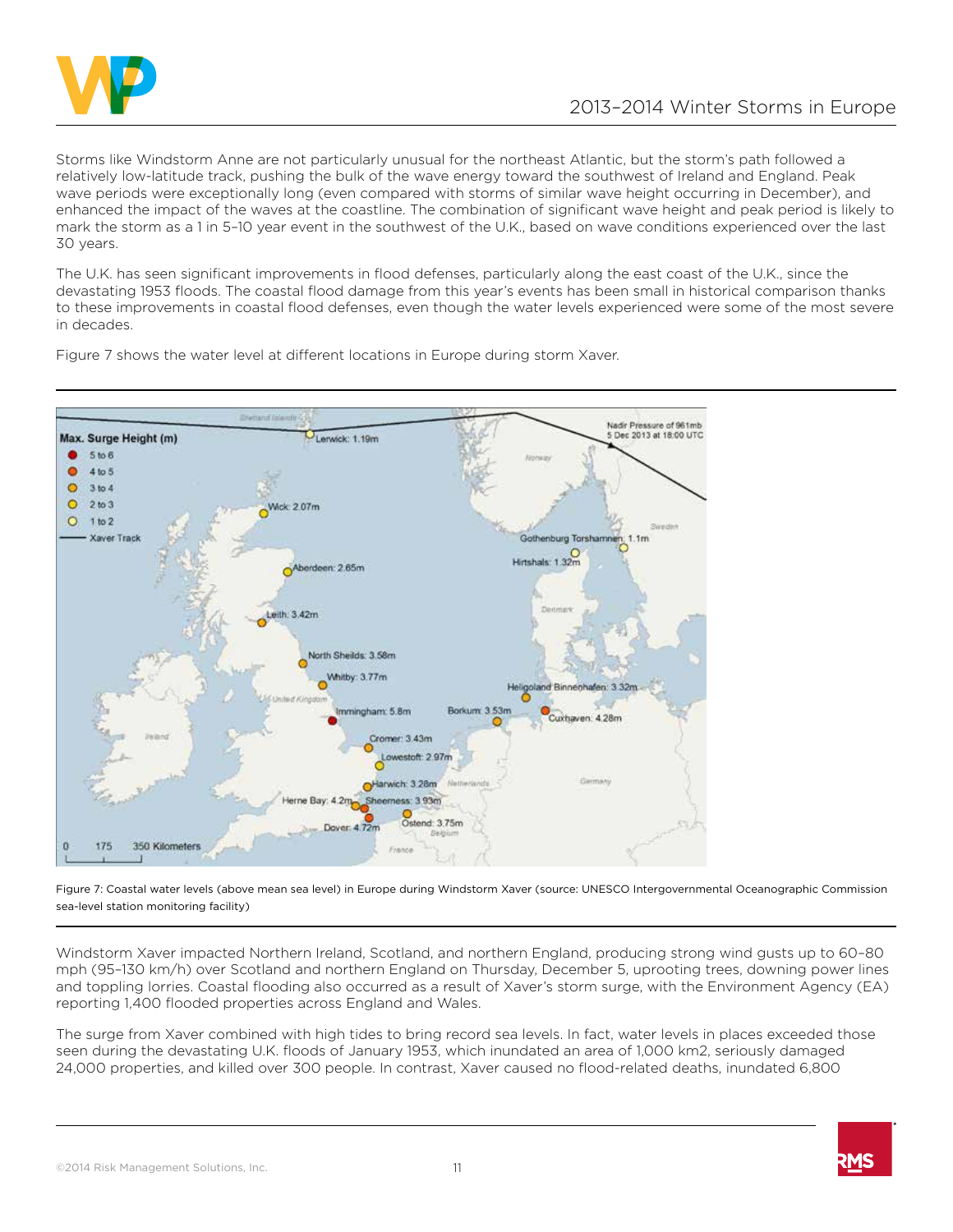

hectares of land, and flooded only 1,400 properties, thanks to the warning, response, and flood defenses put in place by the Environment Agency since 1953.

The storm also brought strong winds and coastal surge to mainland Europe. In Germany, wind damage appears to have been minimal but the port city of Hamburg was hit by a surge height of 6.09 m (20 ft) above mean sea level. This event equaled the surge height that caused devastation and significant loss of life in 1962 but the city was spared from severe flooding due to improved defenses. Flooding was also reported by the German authorities on the low-lying North Sea islands of Langeness and Hooge, near Denmark. Additional limited wind damage and flooding were also observed, notably in Belgium, the Netherlands, Sweden, and Denmark.

Historically, the most severe storm surges in Europe result from events like Xaver, which are of long duration and blow directly from the north, funneling water into the North Sea, and pushing it up onto the exposed coastlines. Xaver induced high sea levels along the U.K. east coast that lasted for about 40 hours as the storm approached and passed. Three tidal maxima fell into this time span, with the EA issuing flood warnings for large parts of the U.K. east coast.

RMS carried out extensive post-Xaver reconnaissance on December 17 and 18, to accurately investigate dike integrity and damages. Dike breaches are difficult to model. An apparently uniform dike may be breached due to non-uniform water pressure, or a structural weakness of the dike. The example of the Boston dike breach (Figure 8) illustrates the complexity in modeling dike breaches.



Figure 8: Repair work underway at the breached Boston Dike

Prior to the flooding, a system of two dikes protected the region around Boston. The flood water destroyed the first, weaker structure, which then allowed floodwater to flow between two mounds of buried refuse, thus inundating a recycling plant. Unfortunately, developers had cut through the secondary dike to build an access road to the recycling plant. Therefore, the flood water came farther inland, partially destroying crops and flooding the warehouses of an industrial estate and hundreds of houses.

In general, RMS reconnaissance confirmed that defenses performed well. However, the incidences of defense overtopping suggest that defense heights are not designed to withstand a possible future larger event, like a 1-in-1000 year storm surge.

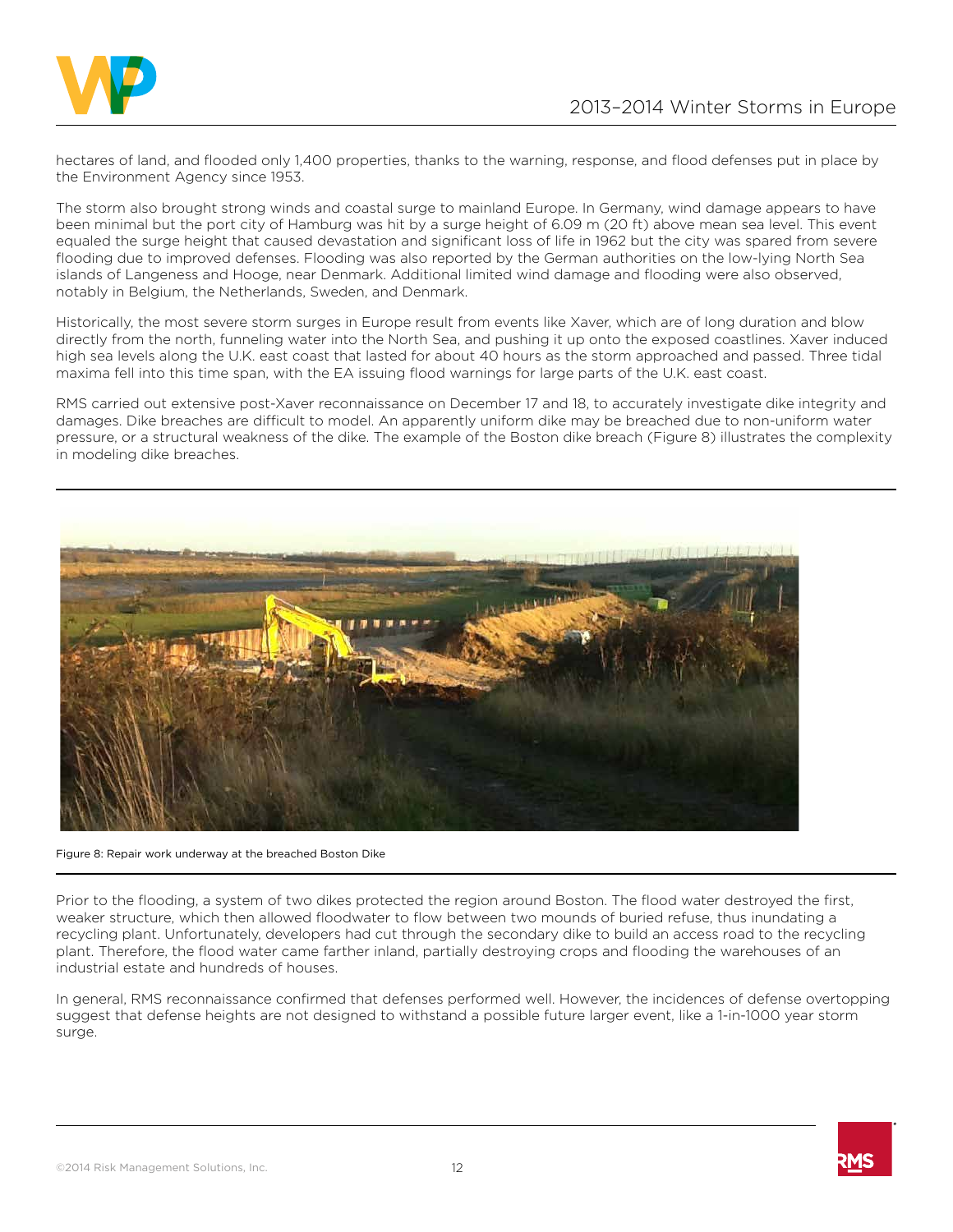

The inundation lasted approximately two hours. Shop owners, especially those uninsured, reacted quickly to get their business running again as quickly as possible. The short duration of the flooding appears to have reduced the resultant losses considerably, compared to inland flood where the duration of inundation can be longer. Table 1 summarizes some key differences between the impacts of inland versus coastal flooding on property.

#### Table 1: Storm Surge and River Flood Differences

| <b>Storm Surge (Coastal Flooding)</b>                                    | <b>River Flood (Inland Flooding)</b>                                                                                                               |  |
|--------------------------------------------------------------------------|----------------------------------------------------------------------------------------------------------------------------------------------------|--|
| Duration: 2-3 hours                                                      | Duration: Hours, days, or weeks                                                                                                                    |  |
| Contamination:<br>Salty and sandy water but not muddy, less contaminated | Contamination:<br>Very muddy and dirty. After event a thick layer of mud left in<br>buildings. Visible in thrown-out contents, sewage, and back up |  |

## Inland Flood Impacts

The inland flood risk in Europe arises from both river (fluvial) and surface water (pluvial) sources. Both types of inland flooding pose the highest risk in the winter, when storms are more frequent, although flooding is possible in all seasons (RMS, 2013).

Surface water or "pluvial" flooding can result from intense precipitation in areas with saturated soil, high groundwater levels, and inadequate drainage. The risk that pluvial flooding poses to property is the most difficult to model and defend against—rather than using measurements such as river or tide gauge data to extrapolate river discharge conditions during extreme events, understanding this type of risk requires models that simulate both precipitation and antecedent conditions; for example, in soil moisture and groundwater levels.

Surface water can pool or create temporary streams in dips and hollows in topography regardless of location relative to the river network. Local surface cover and sewer design also impact the overall level of risk. For example, in 2007 the sewer systems of Kingston upon Hull became overwhelmed, resulting in the flooding of 6,500 buildings (RMS, 2007).

River flooding occurs when precipitation runoff drains into an existing river network, creating an anomalously high river discharge with the potential to overtop riverbanks or to breach defenses. A flood wave can take several days to travel the length of a river, causing long-lasting, geographically widespread flood extents.

The sequence of systems passing over northern Europe in 2013 and 2014 produced an unusually prolonged spell of wet weather. Individual storms were not uniquely severe, but the impact was cumulative. Provisionally, December was the wettest month in the U.K. since records began in 1910 (U.K. Meteorological Office, 2014). Regionally, the Meteorological Office reports new monthly-mean rainfall records in Scotland (296.1 mm) and southern England (165.4 mm). The Meteorological Office estimates that the combined impact of these meteorological conditions is a 1-in-248 year accumulated rainfall event, producing 372.2 mm of two-month (December–January) cumulated precipitation in southeast and central southern England.

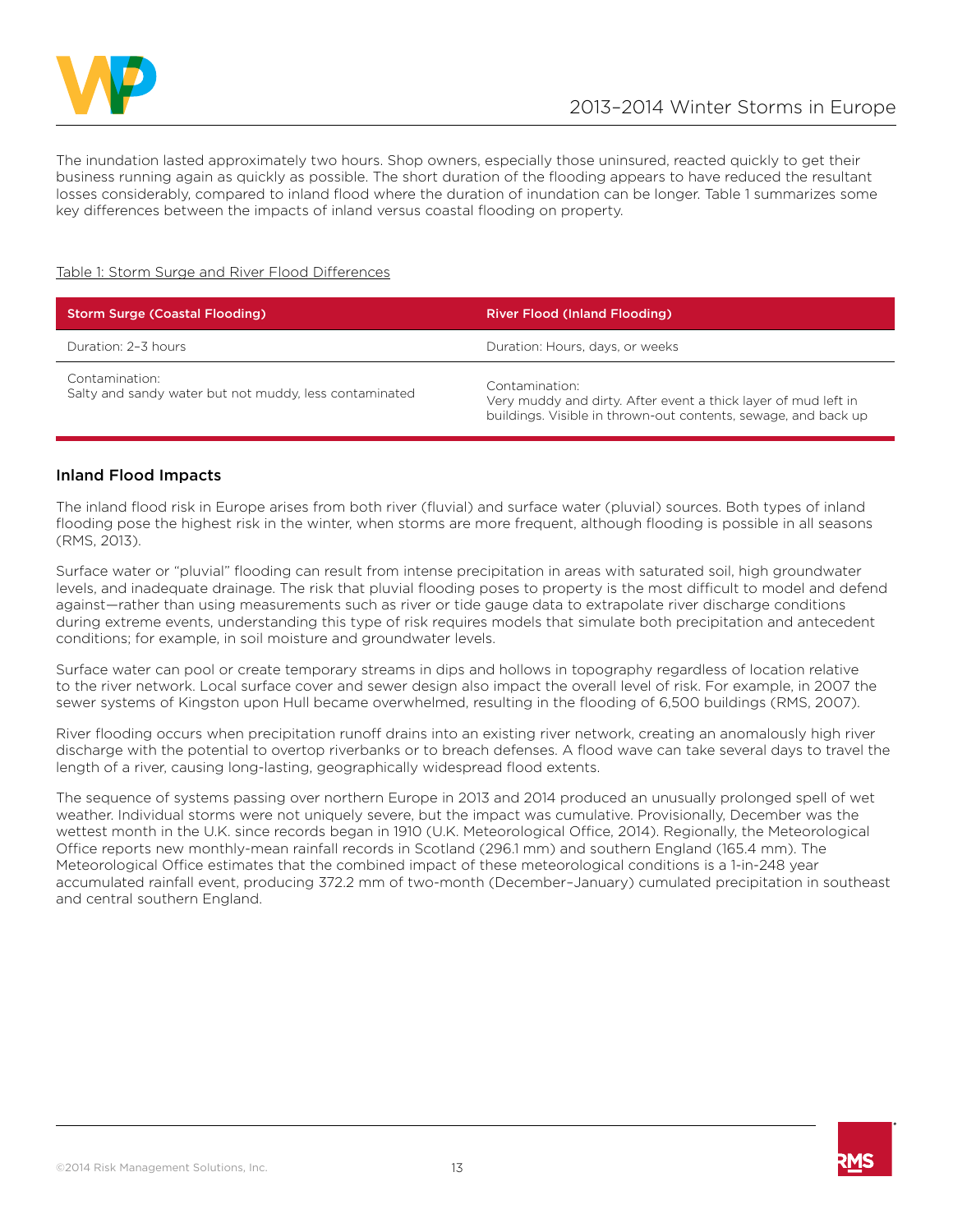

Figure 9 illustrates monthly precipitation anomalies in England, as a percentage of the climatic average, by month from 2007 to 2014 inclusive (data from U.K. Meteorological Office). Positive anomalies, shown in red, show the extent to which precipitation in that month exceeded the monthly average. The figure indicates the main precipitation anomalies in this time period using square brackets, and the mean magnitude of the anomalies are shown in each case. For example, the mid-2007 positive anomaly had an average difference from the climatic average of 109.6 percent, and lasted for three months. Dry periods are illustrated by negative anomalies and show up as blue columns in the figure.



Figure 9: Precipitation anomalies in England (as a percentage of the climatic average from 1981 to 2010) by month, from 2007 to 2014

Figure 9 shows that, from January 2007 to March 2014, five main precipitation clusters (indicated by black horizontal lines on the graph), were recorded in England, three of which produced significant flooding (in 2007, 2012, and 2013–2014, as indicated by black brackets on the graph). The two positive anomaly clusters recorded in 2008 (indicated by orange brackets) differ from the flood-causing ones by being significantly lower in mean cumulative amount and thus not providing the amount of water needed to trigger large scale flooding.

When comparing the monthly precipitation amount with regional monthly climatological statistics for the period 1981– 2010, it is evident that similar multi-month periods of above-average precipitation are a typical cause of flooding in the U.K.

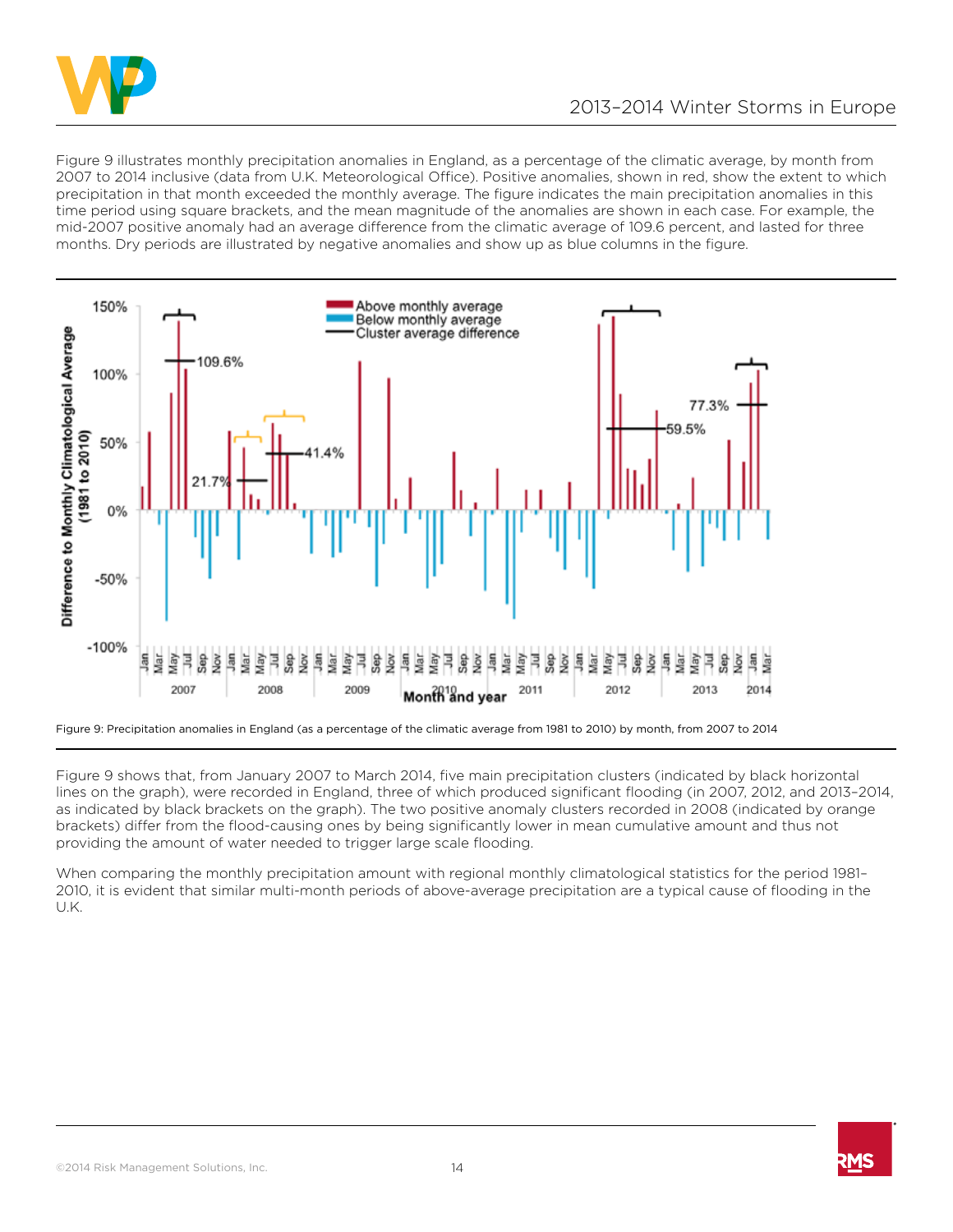

Table 2 shows the dates and precipitation anomalies associated with seven significant clusters of large-scale persistent monthly precipitation patterns that caused flooding between January 1981 and March 2014. The percentages in the table are monthly precipitation anomalies, expressed as a fraction of the climatological monthly mean over the period 1981– 2010. The gray highlight indicates months when flooding occurred as consequence of precipitation clusters.

| Index                    | Month         | <b>England</b> | <b>Scotland</b> | <b>Wales</b> | Length of<br>precipitation<br>cluster (months) | <b>Flooded region</b>              |
|--------------------------|---------------|----------------|-----------------|--------------|------------------------------------------------|------------------------------------|
| $\mathbf{1}$             | Dec-89        | 42%            | $-41%$          | 24%          | $\overline{3}$                                 | Wales                              |
|                          | Jan-90        | 38%            | 36%             | 62%          |                                                |                                    |
|                          | Feb-90        | 115%           | 117%            | 105%         |                                                |                                    |
| $\overline{2}$           | Mar-98        | 32%            | $-12%$          | 59%          | 2                                              | England                            |
|                          | Apr-98        | 102%           | 26%             | 80%          |                                                |                                    |
| 3                        | Sep-98        | 25%            | $-32%$          | 20%          | $\overline{2}$                                 | Wales                              |
|                          | Oct-98        | 59%            | 34%             | 63%          |                                                |                                    |
| $\overline{4}$           | Sep-00        | 67%            | 12%             | 45%          | $\overline{4}$                                 | England                            |
|                          | Oct-00        | 82%            | 32%             | 68%          |                                                |                                    |
|                          | Nov-00        | 82%            | 6%              | 79%          |                                                |                                    |
|                          | Dec-00        | 39%            | 16%             | 52%          |                                                |                                    |
| 5                        | May-07        | 86%            | 63%             | 55%          | 3                                              | England                            |
|                          | Jun-07        | 139%           | 31%             | 103%         |                                                |                                    |
|                          | Jul-07        | 104%           | 43%             | 126%         |                                                |                                    |
| $\,$ 6                   | $Jun-12$      | 142%           | 51%             | 165%         | $\overline{7}$                                 | England,<br>Scotland, and<br>Wales |
|                          | $Jul-12$      | 85%            | 34%             | 48%          |                                                |                                    |
|                          | Aug-12        | 31%            | 20%             | 51%          |                                                |                                    |
|                          | Sep-12        | 29%            | 13%             | 17%          |                                                |                                    |
|                          | $Oct-12$      | 19%            | $-11%$          | $-10%$       |                                                |                                    |
|                          | <b>Nov-12</b> | 37%            | 0%              | 13%          |                                                |                                    |
|                          | Dec-12        | 73%            | 36%             | 65%          |                                                |                                    |
| $\overline{\phantom{a}}$ | Dec-13        | 36%            | 88%             | 39%          | $\mathfrak{Z}$                                 | England and<br>Wales               |
|                          | $Jan-14$      | 94%            | 17%             | 77%          |                                                |                                    |
|                          | Feb-14        | 103%           | 65%             | 127%         |                                                |                                    |

Table 2: Precipitation Anomalies for Clusters of Large Scale Persistent Monthly Precipitation Patterns, between January 1981 and March 2014 (data from U.K. Meteorological Office)

Table 2 shows that since 1981 two or more consecutive months of above-average precipitation caused seven separate instances (shown as blocks of gray in the table) of significant flooding in the U.K. This aggregated monthly statistic excludes the effect of small spatial- and temporal-scale events, which can cause localized flash floods, especially where the ground is already saturated by prior events.



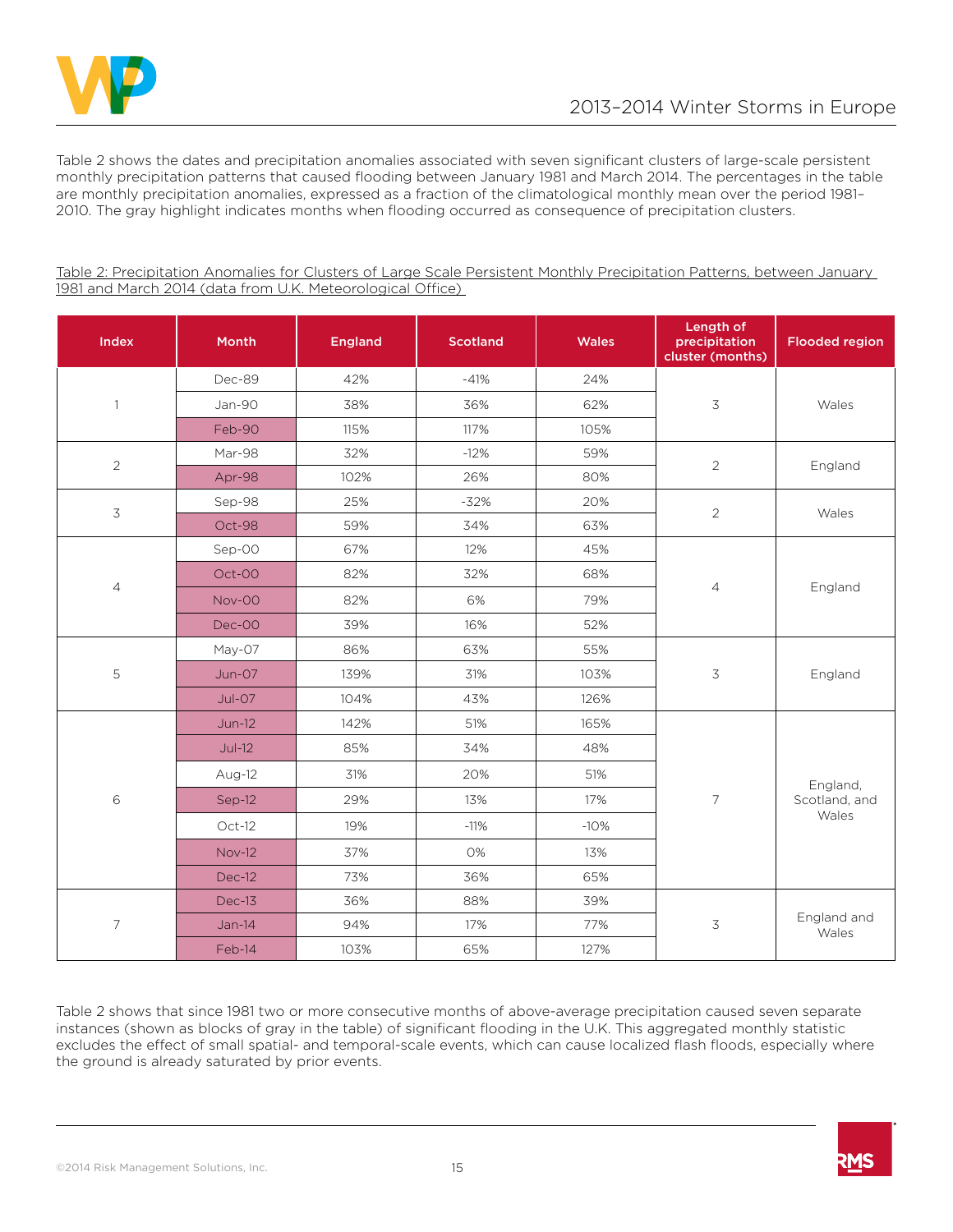

Table 2 also highlights the spatial correlation of large-scale flood-causing precipitation patterns. In most cases, at least two out of the three regions listed (England, Wales, and Scotland) experienced above average precipitation at the same time. The temporal and spatial distribution of precipitation plays a major role in defining flood risk across seasons and geographical and political regions.

## Impacted Areas

RMS identified a list of postcode sectors and towns that experienced some level of flooding between December 1, 2013 and February 25, 2014 using local media reports and web reconnaissance, together with publically available satellite imagery. Flooding of properties was most notable in the southeast and southwest of England. The floodplain inundations resulted in noteworthy flooding in some low-lying hamlets in the Somerset Levels, and communities along the River Thames and River Severn. The floods also caused major disruption to transport and agriculture.

Table 3 and Figure 10 report the locations of affected postcodes.

Table 3: Breakdown of Affected Postal Code Sectors by U.K. County

| County           | <b>Affected Postal Code Sectors</b> |  |  |
|------------------|-------------------------------------|--|--|
| <b>Berkshire</b> | 39                                  |  |  |
| Buckinghamshire  | 7                                   |  |  |
| Cornwall         | 13                                  |  |  |
| Devon            | 9                                   |  |  |
| Dorset           | $\mathfrak{D}$                      |  |  |
| Gloucestershire  | 28                                  |  |  |
| Hampshire        | 32                                  |  |  |
| Isle of Wight    | 1                                   |  |  |
| Kent             | 3                                   |  |  |
| Oxfordshire      | 29                                  |  |  |
| Shropshire       | $\mathfrak{D}$                      |  |  |
| Somerset         | 37                                  |  |  |
| Surrey           | 73                                  |  |  |
| West Sussex      | 12                                  |  |  |
| Wiltshire        | 4                                   |  |  |
| Worcestershire   | 22                                  |  |  |
| Total            | 313                                 |  |  |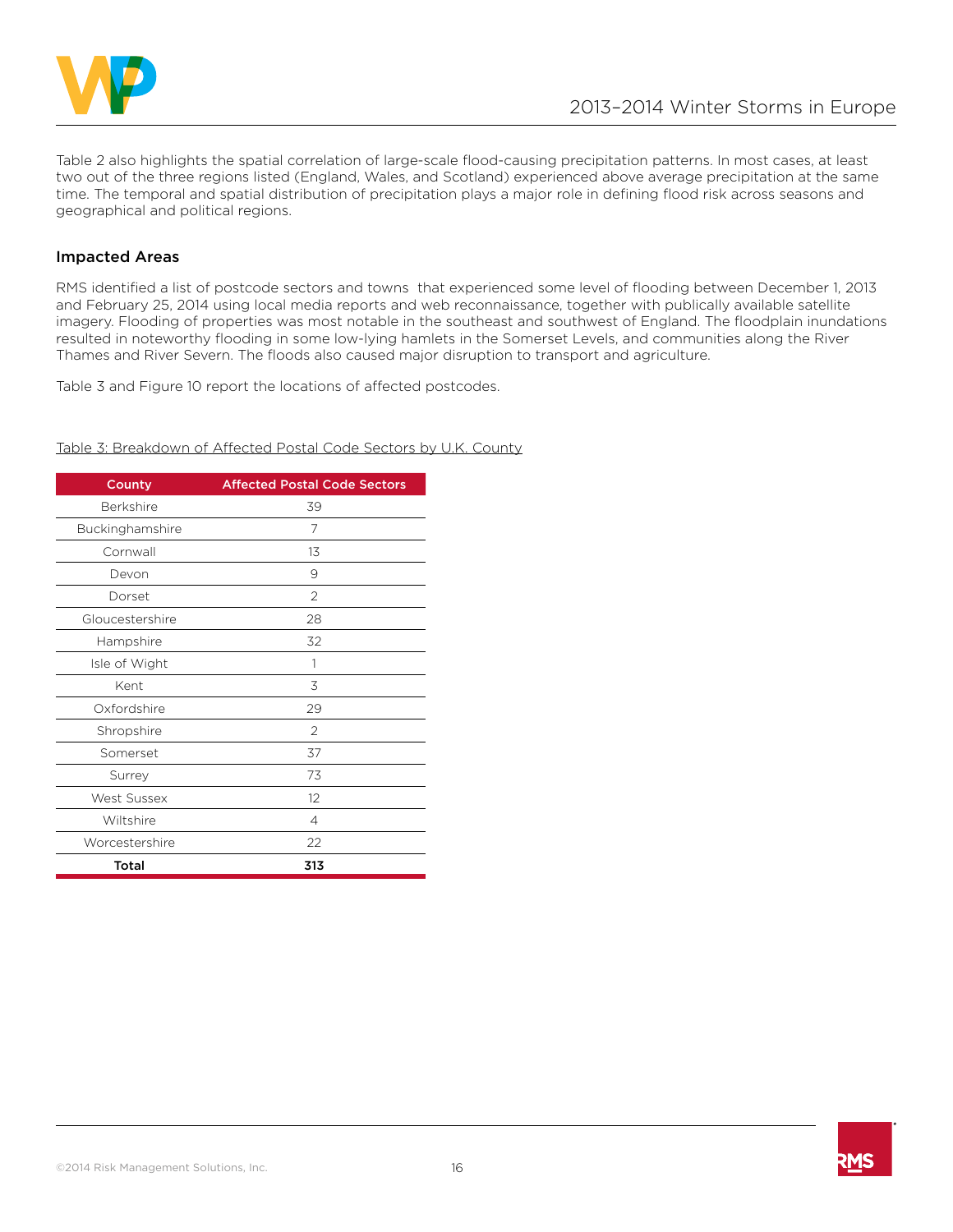



Figure 6: Affected locations in the December 2013 to February 2014 U.K. Floods

#### River Thames

Flooding along the River Thames began in late December and continued into January and February as river levels continued to rise. As of February 12, reports indicated that over 1,000 properties had been flooded along the River Thames. Homes across Berkshire, Surrey, Buckinghamshire, and Oxfordshire were the worst impacted, including communities in Datchet, Wraysbury, Chertsey, Windsor, Maidenhead, Staines, Egham, and Shepperton.

In January, monthly mean river flows at Kingston on the River Thames were the highest of any month in the naturalized flow since records began in 1883, and the second highest gauged monthly mean flow on record (the highest being March 1947). Furthermore, flow rates on the River Thames in January remained exceptionally high for longer than in any previous flood episode since 1883. During the month of January, the Environment Agency Thames Barrier was raised 13 consecutive times to protect people and property as high fluvial flows and high spring tides coincided.

#### Somerset Levels

The Somerset Levels in southwest England began to flood in late December as persistent, heavy rainfall caused the Rivers Parrett and Tone to overflow. The flooded area remained inundated for several weeks, as continued heavy rainfall maintained floodwaters.

Overall, reports indicate that approximately 150 properties were flooded in the Somerset Levels. Several villages were inundated and cut-off by the flooding for several weeks, with some of the worst impacted villages including Thorney, Muchelney, Moorland, and East Lyng.

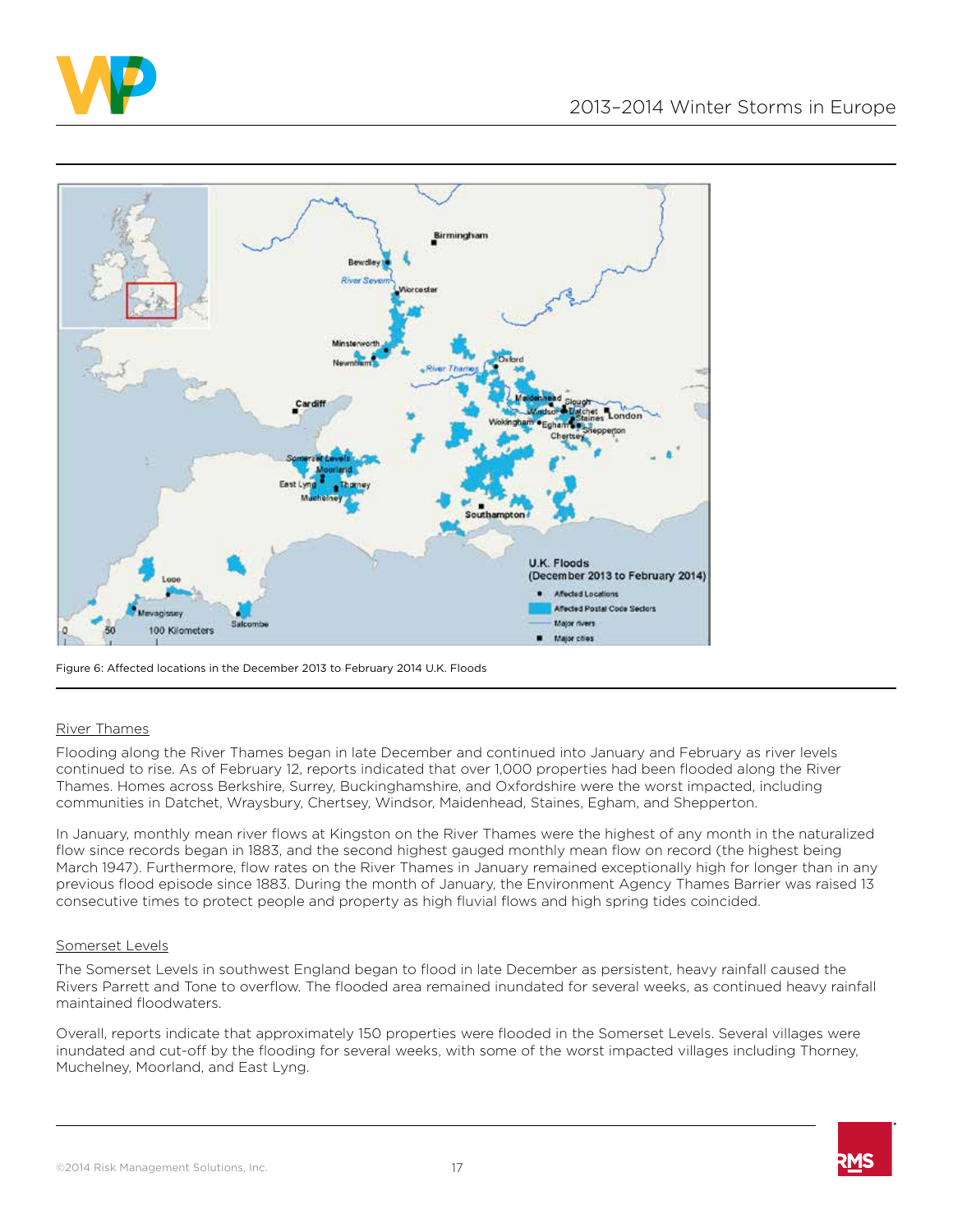

On January 24, 2014, with 17,000 acres (6,900 hectares) of agricultural land having been under water for over a month, Somerset County Council and Sedgemoor District Council declared a "major incident." On January 27, the National Farmers Union estimated that 28,420 acres (11,500 hectares) of land had been inundated across the Somerset Levels, since the flooding began.

In late January, the armed forces were called in to help villagers that were cut off, while in early February, the EA imported 13 high-capacity pumps from the Netherlands to help reduce levels more quickly.

#### River Severn

In the lower reaches of the River Severn, several homes were flooded in Gloucestershire in early January after a combination of high tides and the Severn Bore. Towns impacted included Minsterworth and Newnham.

Farther upstream the River Severn, flooding began in February, with the river reaching its highest level (5.67m) on February 13, the highest since records began in Worcester according to the EA. At this time, flooding impacted several communities, including Worcester (where around 60 properties were flooded), Bewdley, Upton-upon-Severn, and Minsterworth.

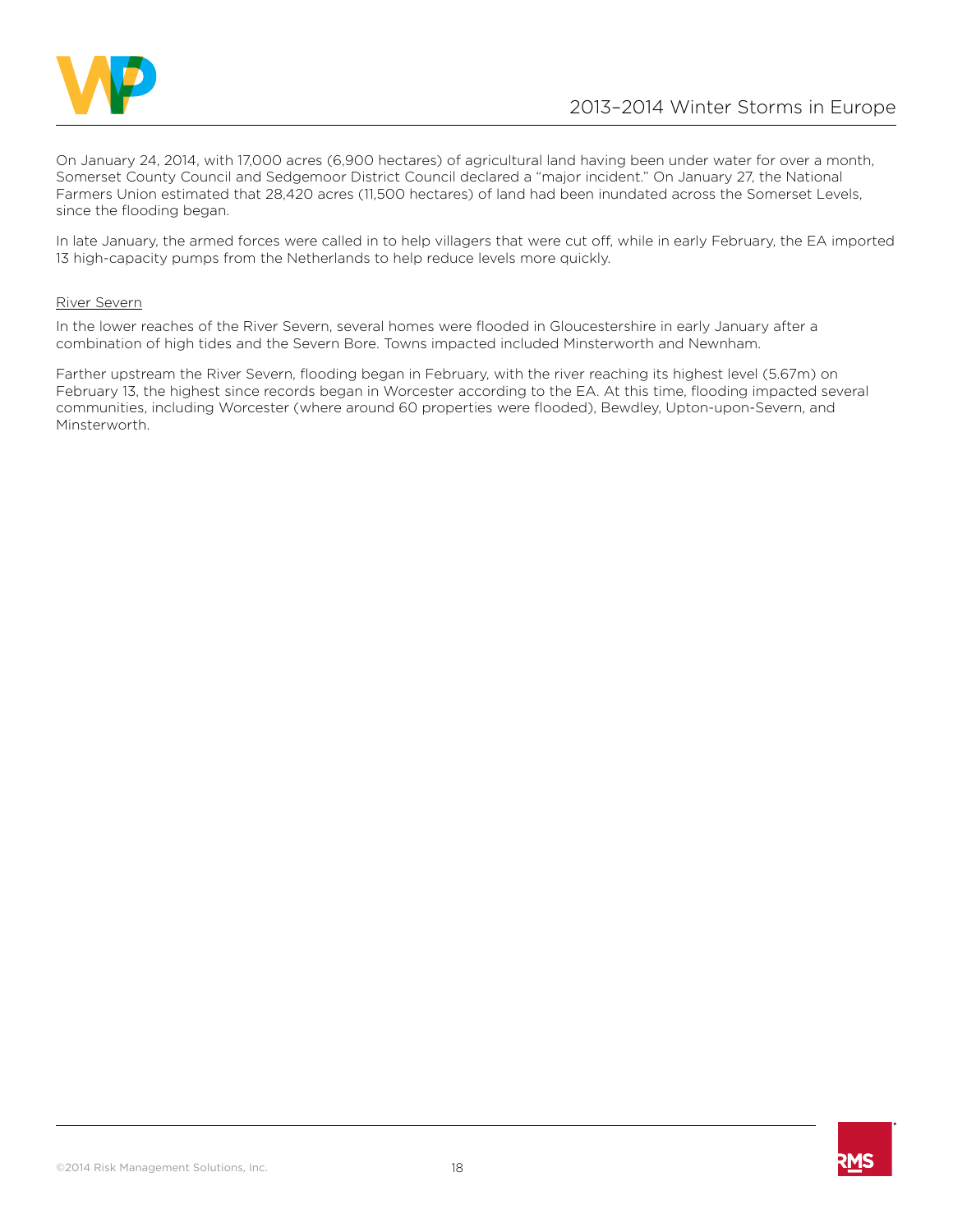

# INSURED LOSSES

The 2013–2014 winter season was more active than many in recent years, continuing a trend in the last decade toward more extreme rainfall in the U.K., though reports of record-breaking wind and rainfall observations do not necessarily translate into record-breaking insurance losses. Nevertheless, as insurance policies in the U.K. continue to offer a unique combination of both wind and flood (including storm surge) coverage as standard, the combination of all three perils experienced in 2013–2014 can trigger reporting thresholds or, on an aggregated basis, even reinsurance recoveries.

## Market-Wide Insured Losses in the U.K.

The picture of insured losses in the U.K. took time to evolve. At the end of January, the Association of British Insurers (ABI) reported that policyholders had made 174,000 storm-related claims, totaling £426 million (\$710 million<sup>1</sup>) between December 23, 2013 and January 8, 2014, including 5,800 flood claims. A follow-up press release on March 13, 2014 communicated the extension of the period to February 28, and reported an estimated 421,500 storm insurance claims, plus an additional 17,500 flood claims totaling £446 million (\$740 million) in value. They estimate the total value of weather-related claims in the U.K. over this the extended period to be £1.1 billion (\$1.8 billion).

This figure is comparable to the 486,000 claims, totaling £1.19 billion in loss (\$1.97 billion), which the ABI reported for weather events in 2012.

In 2013–2014, of the 17,500 flood claims, 9,000 were from homeowners, with an estimated overall cost of £276 million (\$460 billion), implying an average claim value of around £35,000 (\$58,000). Around 5,400 of the claims were for flooded vehicles, totaling £22 million (\$37 million), and 3,100 claims were from flooded businesses, totaling £149 million (\$250 million), with an average claim value of just over £48,000 (\$80,000).

The average claim value for non-flood storm losses was around £1,600 (\$2,700), only about 5 percent of the average claim value for flood-related losses. For this reason, although the total number of flood claims was lower than the number of non-flood weather-related claims, comprising less than 5 percent of the total, flood losses contributed disproportionately to the overall payout. The ABI estimates that flood losses contributed £446 million (\$740 million), or around 37 percent of the total.

There is a chance during prolonged periods of wet, windy weather that single properties may be affected by more than one event or source of loss. In such cases, a building that is damaged by both wind and flood may be processed in one single claim for this single risk depending on the gap in time between the events. As a result, there is some potential for the number of claims to be under-recorded.

Although meteorologically, these events may be linked to the same underlying atmospheric situation, defining individual events from an insurance industry perspective is less straightforward. The ABI distinguishes between flood and storm, but the storm peril can be anything weather-related. According to the ABI:

> "A storm is not just a period of bad weather, it is a period of violent weather, involving rain, hail, wind, snow, lightning or any combination of these. It can last for a short or a long time, and can affect a large or a small area, but in all cases it refers to a period of violent weather that is likely to cause damage to property."

Reinsurance treaties can be particularly affected by such long duration or consecutive series of events, as claims aggregate to significant levels and activate or potentially exhaust the coverage. The usual practice is to incorporate an hours clause into reinsurance treaty contracts, which is commonly 72 hours but could be as large as 504 hours, in order to limit the number of claims that the treaty is exposed to for a single event. However, even if an hours clause is defined, questions about the exact start of the event and how to differentiate between wind and flood related claims remains.



Exchange rates are January-March 2014 averages as follows: British Pound to United States Dollar: 1.659 Euro to United States Dollar: 1.373

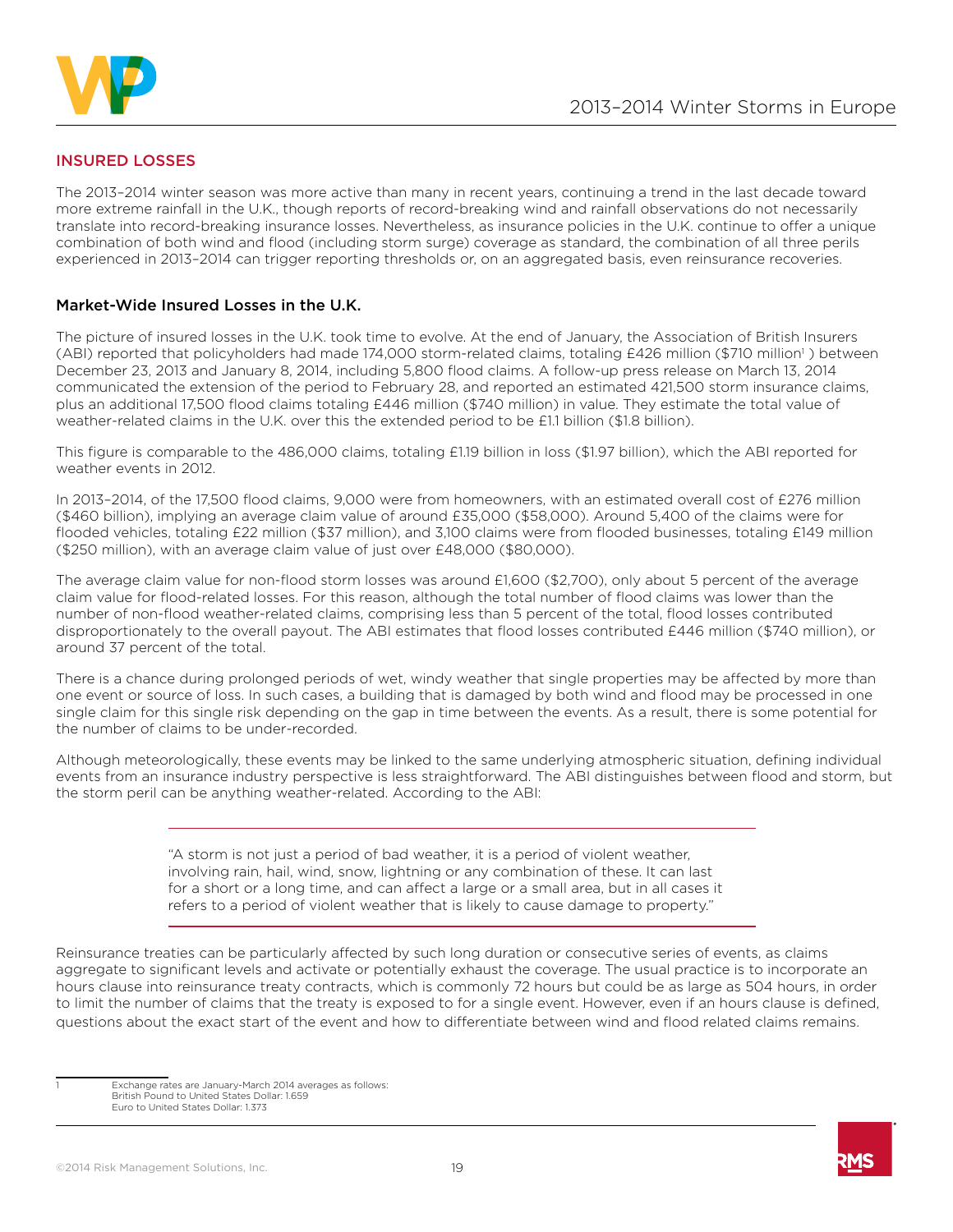

### Comparison with Past Storms

When a storm occurs, the media frequently gives a subjective view of the insured risk that confuses the impact of hazard intensity and insured loss. Although the media may describe an event as a severe storm if an exceptional wind speed observation occurs in an exposed coastal location, this observation may be an outlier, and therefore not be representative of winds incurred by regions of insured exposure. For example, in its earlier stage, Christian was often quoted as a new 87J in the media, but this assertion was then significantly downplayed.

This section contextualizes and benchmarks the winter 2013–2014 storms in terms of insurance industry losses from historical single events.

Although not exceptional in terms of insurance loss from any one event, or indeed any one single source of loss, the season was remarkable in terms of the accumulated loss from such a wide variety of contributing, correlated perils.

#### Storm Surge

Coastal water levels were very high on the east and west coasts of the U.K. during storm Xaver in early December. The storms in late December and early January also produced significant west-coast storm surges.

Nevertheless, storm surge losses in the U.K. from the winter 2013–2014 events were not exceptional. Water levels and wave heights on the west coast, for example, did not surpass those observed on February 26–28, 1990 when a 1.3m surge coincided with high tide and waves up to 4.5m in height.

In 2003, RMS reconstructed the 1953 storm surge event and, at the time, calculated that the same extent of flooding as occurred in 1953 could trigger insured property loss as high as £5.5 billion in 2003 values (\$9 billion, assuming 2014 currency conversion rates), with additional business interruption costs as high as £1.5 billion (\$2.5 billion). Around 59,000 residential properties lie within the 1953 flood footprint. However, as sea defenses have evolved—in the U.K., specifically to counter a repeat of the 1953 storm—flood extents from modern storm surge events are not comparable with those experienced in 1953 in the U.K., or during the 1962 or 1976 (Capella) events in Germany.

#### Wind

There were several noteworthy headlines in the mainstream press quoting high wind observations in exposed, isolated coastal locations in the U.K. in winter 2013–2014. Nevertheless, winter 2013–2014 wind losses were not exceptional.

As the systems spinning in from the Atlantic tended to mature well before hitting land, direct losses from wind in the U.K. are unlikely to greatly exceed €200 million (\$275 million, assuming 2014 currency conversion rates) for any one individual event of winter 2013–2014. In contrast, wind losses from storm Ulli (Jan 2012), which had much higher peak gust wind speeds in the U.K., cost around €200 million (\$275 million) while Windstorm Kyrill (Jan 2007) caused losses close to €500 million (\$690 million) in the U.K. Many past storms in the U.K. generated similar or much higher wind-only insured losses.

In the wider geographical region, the most damaging wind-loss event of the season was Windstorm Christian, which affected western and northern Europe from October 27–29, 2013. At the time of going to press, latest loss estimates from PERILS AG amount to just under €1.1 billion (\$1.5 billion).

## Inland Flooding

Although the mainstream press reported record rainfall through much of England and Wales, with headline-grabbing coverage of flooded properties in the Somerset Levels, Severn Valley and Thames Valley, flood losses from winter 2013– 2014 were not exceptional.

About 17,500 properties flooded in England and Wales from early December 2013 to end of first week in January 2014, according to the Environment Agency.

This level of flooding is not exceptional, even in terms of events in the last decade. The 2007 floods resulted in at least

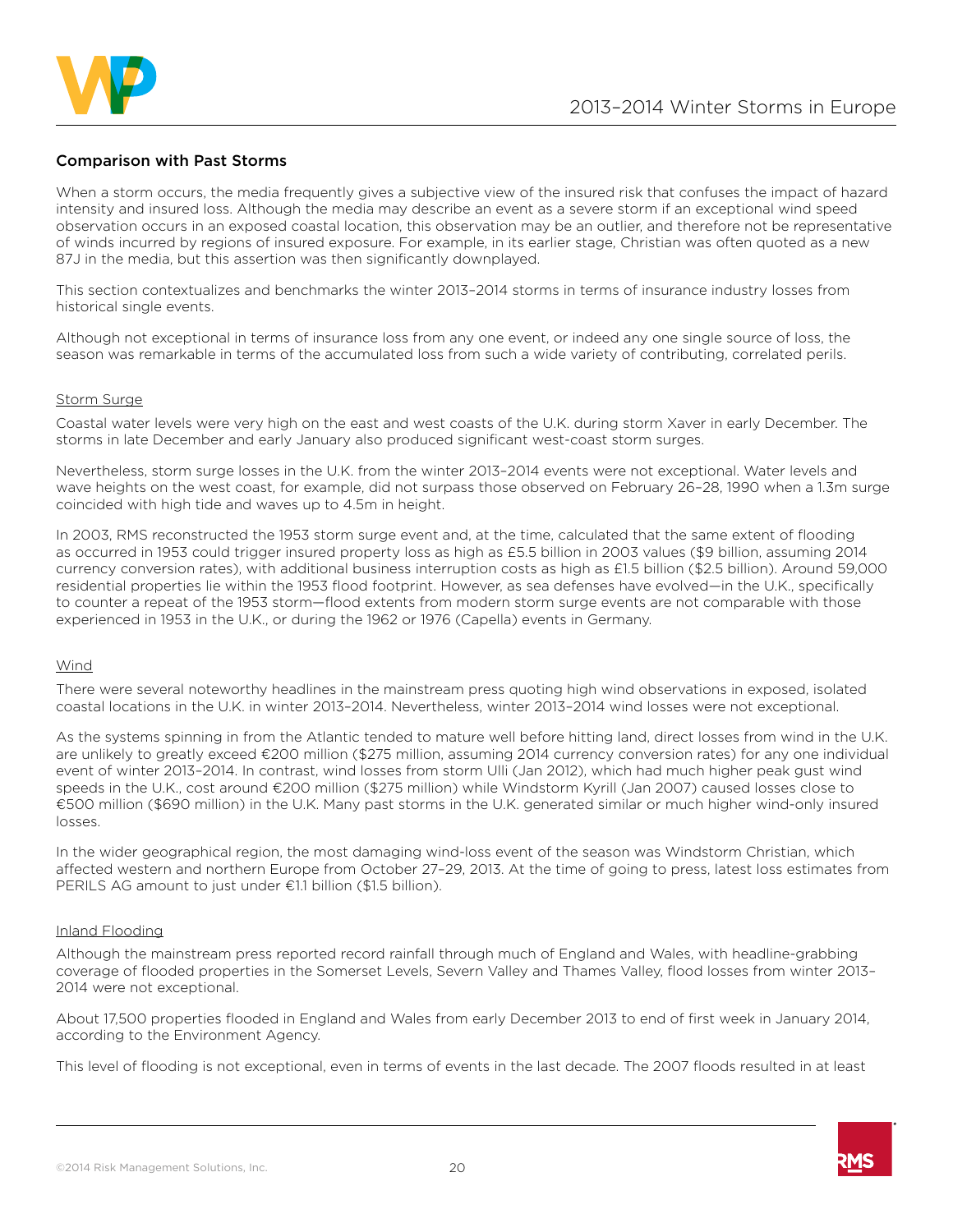

55,000 residential and business claims. Based on an analysis of the events at the time, RMS estimated the insured loss for the two main U.K. flood events of 2007 to be: £1.25–1.75 billion (\$2.1–2.9 billion, assuming 2014 currency conversion rates) for the June 25 floods, and £1–1.5 billion (\$1.7–2.5 billion) for the July 20 events alone (see RMS, 2007).

More recently, the 2012 U.K. floods led to the second highest annual insured flood losses in the U.K. since records began (see RMS, 2013). The ABI states that 486,000 weather claims were made in 2012, for a total insured damage amount of approximately £1.2 billion (\$2 billion). As with the 2013–2014 floods, pluvial flooding was a significant contributor to the 2012 flood losses, especially as the year progressed and groundwater levels rose. The worst flooding, in November 2012, was triggered when exceptional rain fell on catchments that were already saturated by two to three times the average monthly rainfall, culminating in the final weather system stationing itself over the North Sea, causing severe and persistent flooding in northeast England.

#### Combined Peril Losses

No individual event or peril was exceptional in terms of insured loss this winter, even when compared to recent events over the past five years. For example, combined wind and flood losses in the U.K. in 2012 were comparable to those observed during the winter of 2013–2014.

What was unusual was the accumulation and correlation of claims across three related causes of loss. To a certain extent, the accumulation of claims from wind and flooding in 2013–2014 followed a similar pattern to those of 2012, although there was very little contribution from storm surge losses in 2012. What is certain is that in previous years, accumulations of loss have tended to be dominated by either wind or inland flooding, but not both.

As discussed earlier, the fact that the majority of systems were mature on landfall meant that they tended not to be characterized by particularly extreme, damaging peak gusts, but rather by abundant precipitation. A cyclone producing long return-period inland flood loss is unlikely to produce a long return-period loss for the wind peril, and vice-versa. Severe inland flooding usually follows many hours of precipitation. The sorts of cyclones that cause many hours of precipitation tend to be slow-moving systems, such as to those that were typical in winter 2013–2014. In contrast, the cyclones that produce extreme wind damage are more likely to move very quickly. The precipitation associated with such systems is much shorter duration at any location, which means that there is less chance of widespread flooding.

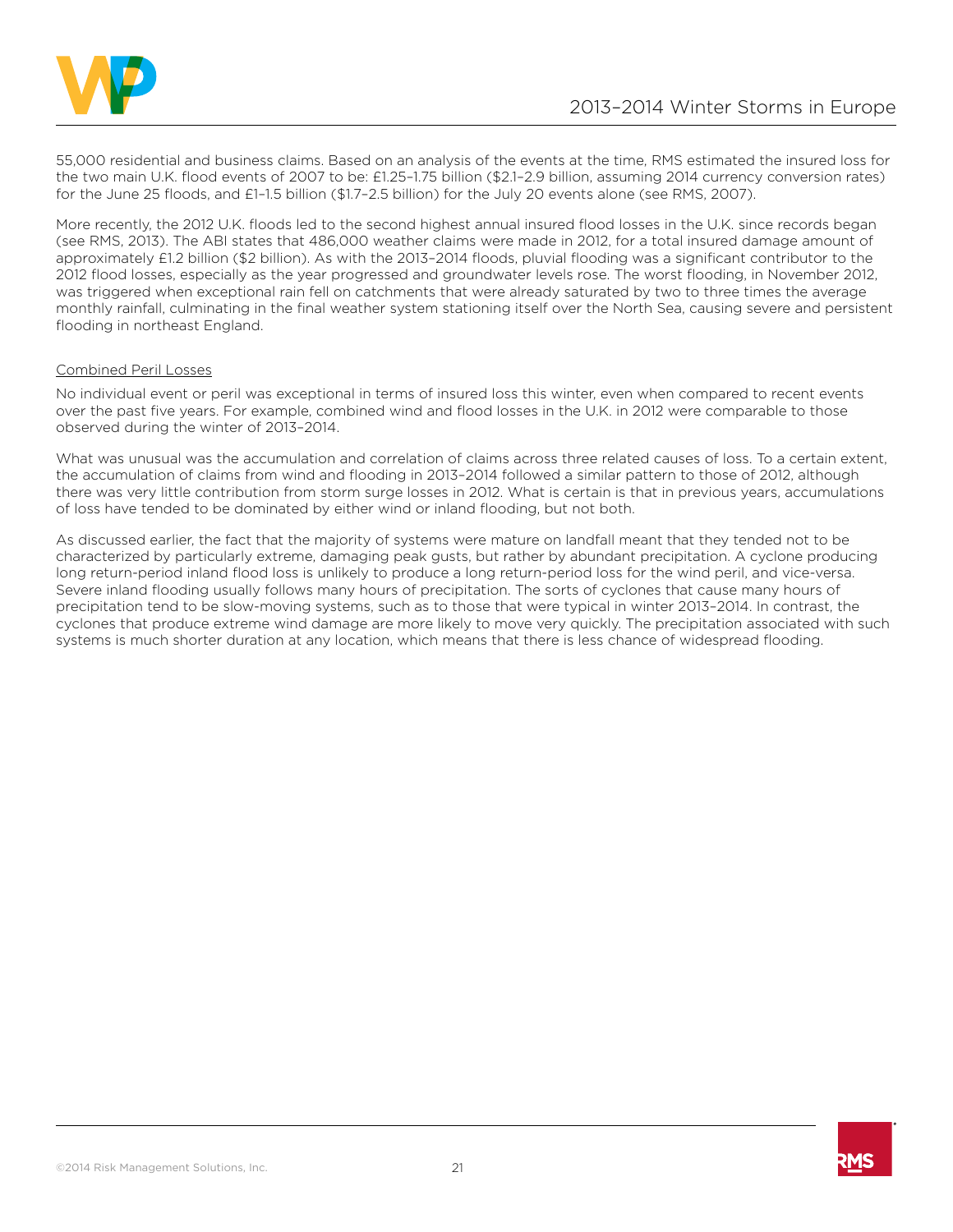

# MODELING CHALLENGES

The unusual meteorological patterns and widespread impacts of the 2013–2014 winter windstorm season highlight the importance of overcoming key challenges associated with modeling European winter storm risk. Examples of these challenges include:

- Understanding correlation and clustering of related perils driven by the same underlying meteorological phenomenon
- Modeling clusters of small inland wind intensity storms that cause significant flooding
- Modeling different types of inland flooding, and antecedent conditions
- Analyzing claims data for reliable vulnerability calibration

Ongoing RMS research produces specific solutions to these challenges. This section describes some of the techniques that RMS models use to allow clients to understand both event-specific behavior, and the clustering of loss-causing events driven by the same underlying meteorological phenomenon.

# Analyzing Claims Data

When validating and calibrating vulnerability functions, modelers relate claims data for the various contributing lines of businesses and coverages to the severity of the underlying contributing perils. There are several challenges that complicate this process, which requires access to approximately contemporaneous information about both the contributing peril and the coverage. For example, although loss adjusters differentiate between winter wind and flood damage, if a risk is hit by wind and flood at the same time, the insurer may combine the claims, to reduce the adjusting expenses. Similarly, aggregate claims data may not separate surge inundation claims from inland flood damage claims.

RMS therefore assesses and validates insurance company claims data before using it in model calibration and validation. RMS uses three approaches to assess the relative importance of different sub-perils to the overall claim value:

- Detailed analysis of the event's characteristics, combined with data on the accurate location of the risk, to assess the relative contribution of inland versus storm surge flooding
- Distance to coast measurements can facilitate separating storm-surge flood damage from inland flood damage (possible in the U.K., where most locations are geocoded at street address level)
- Expert post-event reconnaissance

#### Correlation of Related Perils

The correlation between wind, inland flooding, and surge losses is a key component of the events of winter 2013–2014. Although related to the same underlying atmospheric phenomenon, the impacts of these three contributing loss-drivers are separated in time and space.

To correctly separate the impacts of historical events that generate both storm surge and inland flooding, RMS continues to develop techniques for clearly separating the hazard boundaries. In RiskLink 13.1, RMS released a new version of the China and Hong Kong Typhoon Model, which specifically ensures that footprints are not overlapping or overstating the actual condition. RMS is currently investigating how to integrate peril correlation into the next generation of its catastrophe models.

In the U.K., the RMS approach to stochastic modeling, which generates specific wind, flood, and storm surge footprints, already allows the user to separate and re-combine the impacts of these disparate contributing perils. Future releases, including the planned release of a pan-European flood model, will extend these capabilities to other affected European territories. Finally, RMS(one) includes computationally intensive simulation methodologies, which associate events with timelines, and thus provides a platform capable of assessing the correlation in time and space between these contributing perils for future model releases.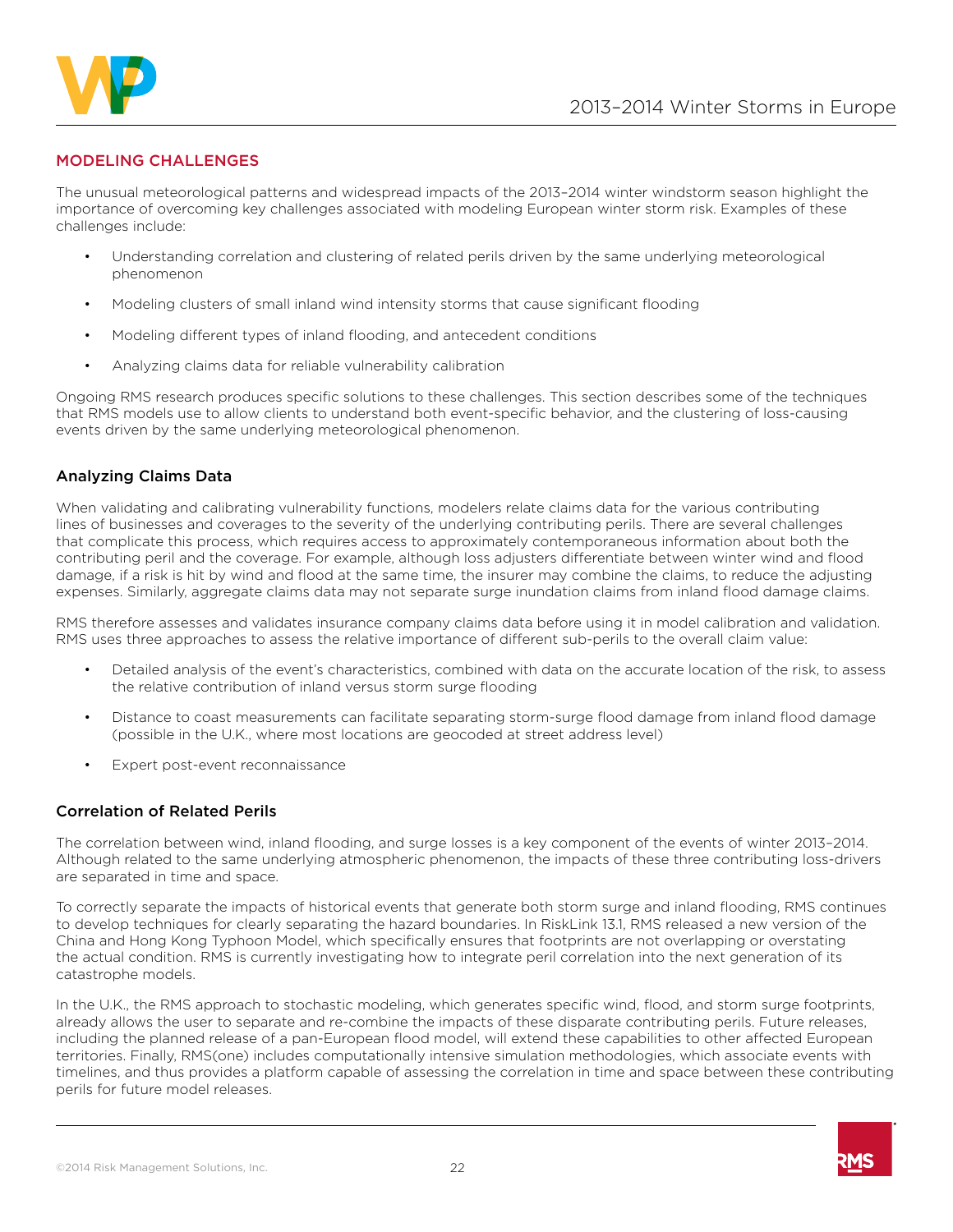

## Types of Inland Flooding and Importance of Antecedent Conditions

As seen in the 2013–2014 winter season, the U.K. is at high risk of flooding from multiple sources, including rivers, surface water, and coastal storm surge. These flood types are all driven by stormy weather, but have different causes, impact different geographic locations, and are defended against in different ways. All types of flooding pose the highest risk in the winter. The historical record shows that antecedent conditions, specifically ground saturated by rainfall or snowmelt, play an extremely important role in generating floods in the U.K. Although the 2007 U.K. flood losses, which exceeded those experienced in winter 2013–2014, occurred in the summer, they were preceded by several weeks of unusually wet weather that saturated the ground prior to the rainfall that led to the flooding (see RMS, 2013).

Flood hazard is further complicated by urbanization, floodplain development, and overuse of impervious surface coverings, which have aggravated the flood risk. The Committee on Climate Change's Adaptation Sub-Committee found that "the rate of development in the floodplain between 2011 and 2012 was higher (12 percent) than outside the floodplain (7 percent)" (CCC ASC, 2012).

The RiskLink 13.1 RMS U.K. Inland Flood Model provides a robust modeling solution for understanding the evolving risk from this peril in the U.K. It captures both fluvial and pluvial flood risk. The model physically simulates rainfall events and runoff into over 1 million kilometers (625,000 miles) of river network, including a probabilistic view of flood defense failure and simulated antecedent soil conditions.

The model estimates that only 50 percent of the U.K. average annual loss (AAL) for flood comes from major river flooding, with the remaining 50 percent from small river and stream flooding, flash flooding, pluvial flooding, and localized heavy precipitation. RMS models pluvial flooding dynamically, based on a combined 100,000 simulated years of precipitation in order to capture crucial antecedent soil moisture conditions. This approach facilitates modeling of event clustering and correlation between regions as well as a more realistic estimation of pluvial risk.

RMS is currently building a pan-European probabilistic inland flood model, which builds on the innovations first released for the U.K. Inland Flood Model, and extends them to new territories. It will include 10 new countries and rebuilt models for Belgium, Germany, and the U.K.

The 2015 update takes into consideration lessons learned from recent events and will incorporate RMS' full high-definition (HD) simulation capabilities. HD simulation explicitly represents important hazard features, such as the spatial correlation of hazard from the ground-up coverage level, or the temporal features of flood, which represents developing antecedent conditions and clustering of events. The model also introduces several new features to aid risk assessment and decision making for the insurance industry, including a single European event set and the ability for users to define new financial terms, such as the hours clause. The latter point will represent an innovative capability able to support current and future reinsurance practices.

# Climate Change

Jongman et al. (2014) give robust evidence that flood risk in Europe is increasing. The study estimates that, mainly because of socio-economic growth and change in precipitation patterns, European flood risk could more than double by 2050. Large events are forecast to hit multiple countries, with particular evidence in case of unfavorable antecedent conditions as the one leading to the large Central Europe Flood in June 2013 (RMS Blog, 2013), which produced major losses in Germany, Austria, Czech Republic, and Slovakia.

Climate models forecast increased episodes of flooding for the U.K. under climate change conditions (U.K. Meteorological Office, 2011). Some commentators claim that an upward trend in extreme rainfall events over the past years is already apparent in the meteorological record (Harrabin, 2013). Peer-reviewed scientific research, performed by academics in collaboration with RMS scientists, found that climate change increased the likelihood of the floods that impacted England and Wales in the year 2000 (Pall et al., 2011).

With regard to the wind peril, initial climate projections from the Intergovernmental Panel on Climate Change (IPCC) indicated a potentially more active storm track for Europe and a greater penetration of storms into Western Europe (e.g., Bengtsson et al., 2006). However, more recent studies show weaker signals (e.g., Zappa et al., 2013). The current

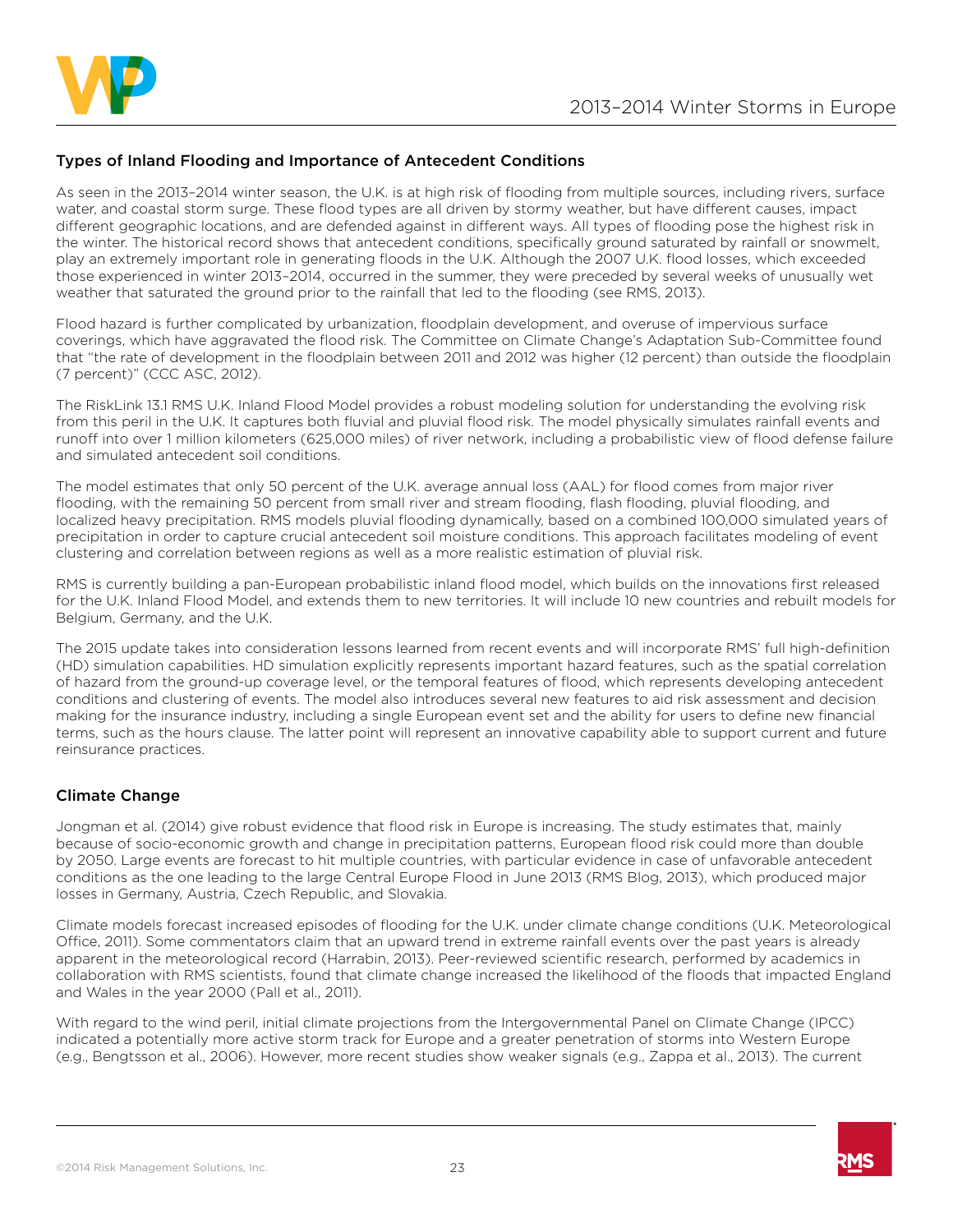

view from the IPCC is that "substantial uncertainty and thus low confidence remains in projecting changes in Northern Hemisphere storm tracks, especially for the North Atlantic Basin."

Although RMS continues to monitor scientific developments in this crucial area of research, RMS considers that understanding the inherent storm variability is more relevant and of greater concern for the insurance industry than climate change. The climate change signal is currently weak, and the impact may spread over several decades, thus leaving time for the industry to adapt to it.

RMS discussed this issue together with external academic experts at a workshop that RMS jointly hosted with the Bermuda based Risk Prediction Initiative (RPI) in October 2013. A key conclusion from this workshop was that a sophisticated catastrophe model should give the user the possibility of exploring different views around storm variability, based on different wind period calibrations (as reported in Marescot & Mark, 2013). RMS is therefore working on solutions that will help clients further explore the uncertainty and variability inherent to this complex peril, by giving access to different view of risks.

# Clustering of Events

The meteorological conditions that lead to one event occurring can persist over a matter of days, weeks, or even months, as observed in the winter of 2013–2014. This can lead to a series of similar events occurring in quick succession, a phenomenon known as "clustering." One additional modeling challenge is therefore to correctly capture the clustering of these events over the duration of the winter. The way this challenge is solved depends on which view of clustering is deemed to be most important, i.e., strong storms bringing high wind or weaker storms. There is also a large uncertainty in the way the model should represent the exact level of precipitation generating flood. As the Met Office mentioned in their February 2014 report into the then ongoing persistent wet, windy weather in the U.K.:

> "The persistence of the recent storminess is unusual, and although clustering of storms is quite common, the continued run of deep depressions, through December, January and on into February, is not. It is this continued run of storms that has created the exceptional flooding conditions experienced in the Somerset Levels, for example."

Clustering is a real but very complex phenomenon. There is significant scientific uncertainty surrounding the mechanisms that define it and no real consensus about how best to model it. It is thus very difficult to deliver one view of clustering that would match all different climate assumptions.

For this reason, RMS avoids restricting clients to one view of the clustering phenomenon, and instead provides an optional storm clustered view that reflects well-defined assumptions, i.e., cluster of strong storms like in 1990 and 1999, as an alternative view, to enable clients to explore the uncertainty in hazard variability.

The RMS clustering model is fully transparent and provides the flexibility for clients to implement their own, different view if preferred.

RMS continues to research the modeling of windstorm clustering, and is working with scientific partners to better understand clustering mechanisms and dynamics, in initiatives such as the recent workshop jointly hosted by RMS and the Bermuda based RPI, which took place on October 2–3, 2013. Consequently, RMS may revise its position in the future if sufficient scientific consensus around the clustering is achieved.

The new RMS(one) simulation capabilities will provide all users with the ability to propagate accumulated losses through time in order to quantify losses to stop-loss and other accumulated-loss treaties.

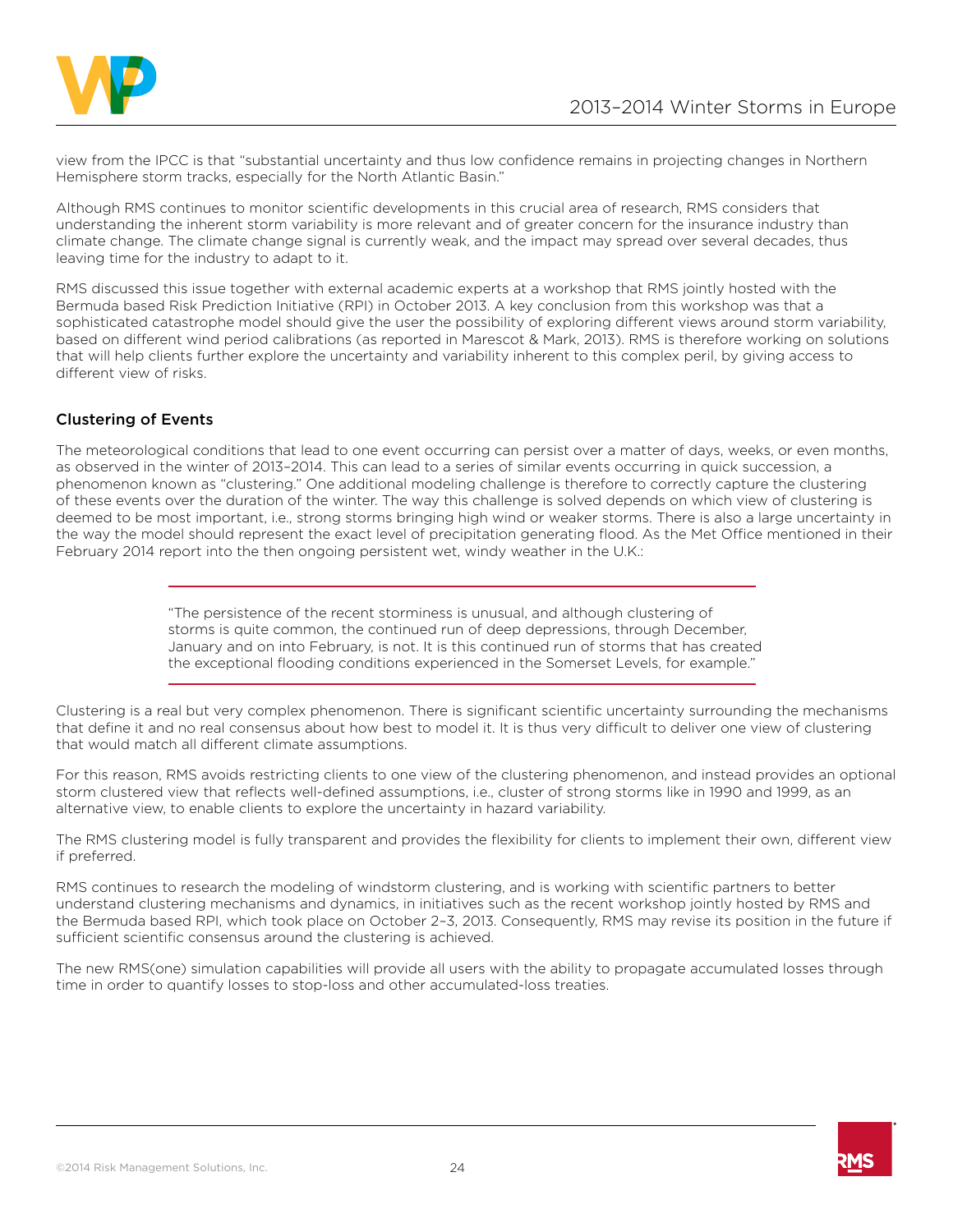

# **CONCLUSIONS**

Winter 2013–2014 in Europe was unusual, both in terms of the jet stream's characteristics and its persistence. In combination, these two factors caused persistent wet, windy weather in the U.K., from December 2013 to February 2014.

Although low-pressure systems appeared unusually deep, with strong pressure gradients on weather charts, the damage from wind alone was not severe because the systems were mature by the time they reached land on the west side of the Atlantic. Nevertheless, the relatively long-duration high winds out at sea led to noteworthy coastal flooding from storm surges, especially in the U.K.

In this regard, the sea defenses along the east coast of the U.K. generally performed well, withstanding sea levels similar to those observed in the historic 1953 event with only minor and short-lived inundation in affected areas.

The degree of rainfall in the U.K. over the winter season was unprecedented, leading to significant inland flooding.

In terms of the insurance loss, the overall costs of individual events did not match some of the past extremes that Europe has experienced. Even in aggregate they did not reach the levels achieved by major severe windstorms, such as those of 1990 or 1999, or more recent flood-dominated loss events, such as the 2007 floods in the U.K.

Nevertheless, this combination of wind, storm surge flooding, and inland flooding presents particular challenges to the catastrophe modeling industry and its clients.

RMS is meeting this challenge, providing market-leading solutions that represent the combined impact of wind and flood in the U.S., as well as for countries in Europe and Asia. We are actively expanding this coverage to other territories, such as the high definition Japan Typhoon Model, which is currently in development and will model all three perils; wind, inland flood, and coastal flood, each of which will be physically correlated.

In addition, the release of the RMS(one) platform will provide the flexibility and resolution required for high-definition flood modeling in a new, resilient risk management framework, including a simulation approach that provides the ability to model timelines and clustering effectively.

#### ABOUT RMS

RMS models and software help insurers, financial markets, and public agencies evaluate and manage catastrophe risks throughout the world, promoting resilient societies and a sustainable global economy. Our scientific and objective measurement of risk facilitates the efficient flow of capital needed to insure, manage, and mitigate risks to reduce the consequences of disasters.

To learn more, visit [www.rms.com](http://www.rms.com) or contact us at [info@rms.com.](mailto:info%40rms.com?subject=)